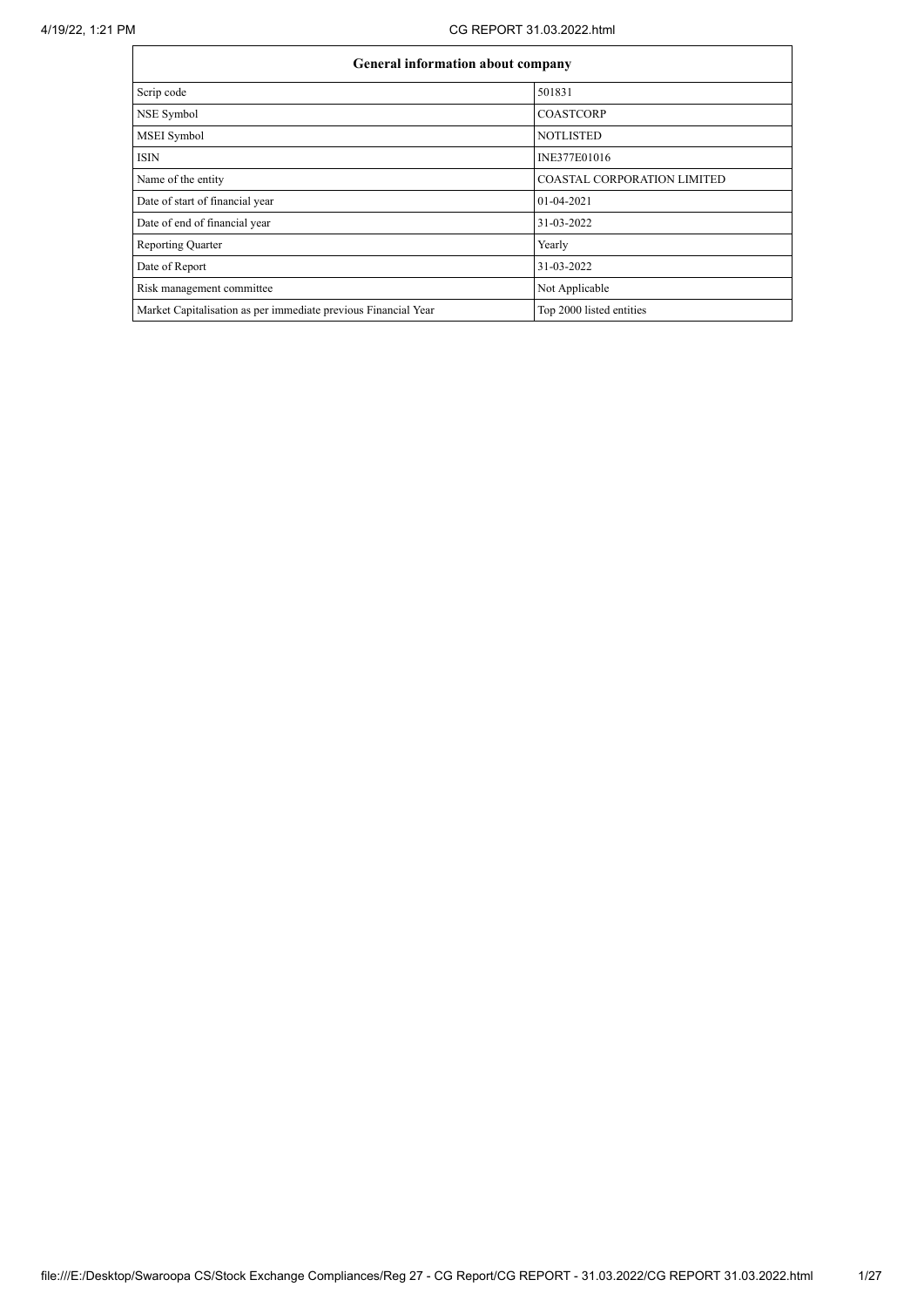## **Annexure I**

# **Annexure I to be submitted by listed entity on quarterly basis**

## **I. Composition of Board of Directors**

|                    |            |            |                                                       |                            |                                 |                          | Disclosure of notes on composition of board of directors explanatory                                 |                                             |                                                           |                            |                      |                                            |                                                                                                                                                |                                                                                                                                                                      |                                                                                                                                                                          |                                                                                                                                                                                                            |
|--------------------|------------|------------|-------------------------------------------------------|----------------------------|---------------------------------|--------------------------|------------------------------------------------------------------------------------------------------|---------------------------------------------|-----------------------------------------------------------|----------------------------|----------------------|--------------------------------------------|------------------------------------------------------------------------------------------------------------------------------------------------|----------------------------------------------------------------------------------------------------------------------------------------------------------------------|--------------------------------------------------------------------------------------------------------------------------------------------------------------------------|------------------------------------------------------------------------------------------------------------------------------------------------------------------------------------------------------------|
|                    |            |            |                                                       |                            |                                 |                          |                                                                                                      |                                             | Whether the listed entity has a Regular Chairperson   Yes |                            |                      |                                            |                                                                                                                                                |                                                                                                                                                                      |                                                                                                                                                                          |                                                                                                                                                                                                            |
|                    |            |            |                                                       |                            |                                 |                          |                                                                                                      |                                             | Whether Chairperson is related to MD or CEO No            |                            |                      |                                            |                                                                                                                                                |                                                                                                                                                                      |                                                                                                                                                                          |                                                                                                                                                                                                            |
| the<br>$\mathbf T$ | PAN        | <b>DIN</b> | Category 1<br>of directors                            | Category 2<br>of directors | Category<br>$3$ of<br>directors | Date<br>of<br>Birth      | Whether<br>special<br>resolution<br>passed?<br>[Refer Reg.<br>$17(1A)$ of<br>Listing<br>Regulations] | Date of<br>passing<br>special<br>resolution | <b>Initial Date</b><br>of<br>appointment                  | Date of Re-<br>appointment | Date of<br>cessation | Tenure<br>of<br>director<br>(in<br>months) | No of<br>Directorship<br>in listed<br>entities<br>including<br>this listed<br>entity (Refer<br>Regulation<br>17A of<br>Listing<br>Regulations) | No of<br>Independent<br>Directorship<br>in listed<br>entities<br>including<br>this listed<br>entity<br>(Refer<br>Regulation<br>$17A(1)$ of<br>Listing<br>Regulations | Number of<br>memberships<br>in Audit/<br>Stakeholder<br>Committee(s)<br>including this<br>listed entity<br>(Refer<br>Regulation<br>$26(1)$ of<br>Listing<br>Regulations) | No of post<br>of<br>Chairperson<br>in Audit/<br>Stakeholder<br>Committee<br>held in listed<br>entities<br>including<br>this listed<br>entity (Refer<br>Regulation<br>$26(1)$ of<br>Listing<br>Regulations) |
| ao                 | ABRPR1696R | 05184747   | Non-<br>Executive -<br>Independent<br>Director        | Chairperson                |                                 | $31 -$<br>$12 -$<br>1960 | NA                                                                                                   |                                             | 01-07-2021                                                | 01-07-2021                 |                      | 60                                         | $\overline{4}$                                                                                                                                 | $\overline{4}$                                                                                                                                                       | 4                                                                                                                                                                        | $\Omega$                                                                                                                                                                                                   |
|                    | ACAPV2793F | 00057558   | Executive<br>Director                                 | Not<br>Applicable          |                                 | $31 -$<br>$07 -$<br>1954 | NA                                                                                                   |                                             | 30-05-1981                                                | 29-09-2020                 |                      | 60                                         |                                                                                                                                                | $\mathbf{0}$                                                                                                                                                         | $\mathbf{0}$                                                                                                                                                             | $\theta$                                                                                                                                                                                                   |
| uraj               | AAHPV7534K | 01064411   | Non-<br>Executive -<br>Non<br>Independent<br>Director | Not<br>Applicable          |                                 | $01-$<br>$02 -$<br>1964  | NA                                                                                                   |                                             | $01 - 10 - 2004$                                          | 30-09-2021                 |                      |                                            |                                                                                                                                                | $\mathbf{0}$                                                                                                                                                         | 2                                                                                                                                                                        |                                                                                                                                                                                                            |
| man                | AFXPK7839P | 01993027   | Non-<br>Executive -<br>Independent<br>Director        | Not<br>Applicable          |                                 | $30 -$<br>$03 -$<br>1948 | NA                                                                                                   |                                             | 13-02-2018                                                | 11-09-2018                 |                      | 60                                         |                                                                                                                                                |                                                                                                                                                                      | 3                                                                                                                                                                        |                                                                                                                                                                                                            |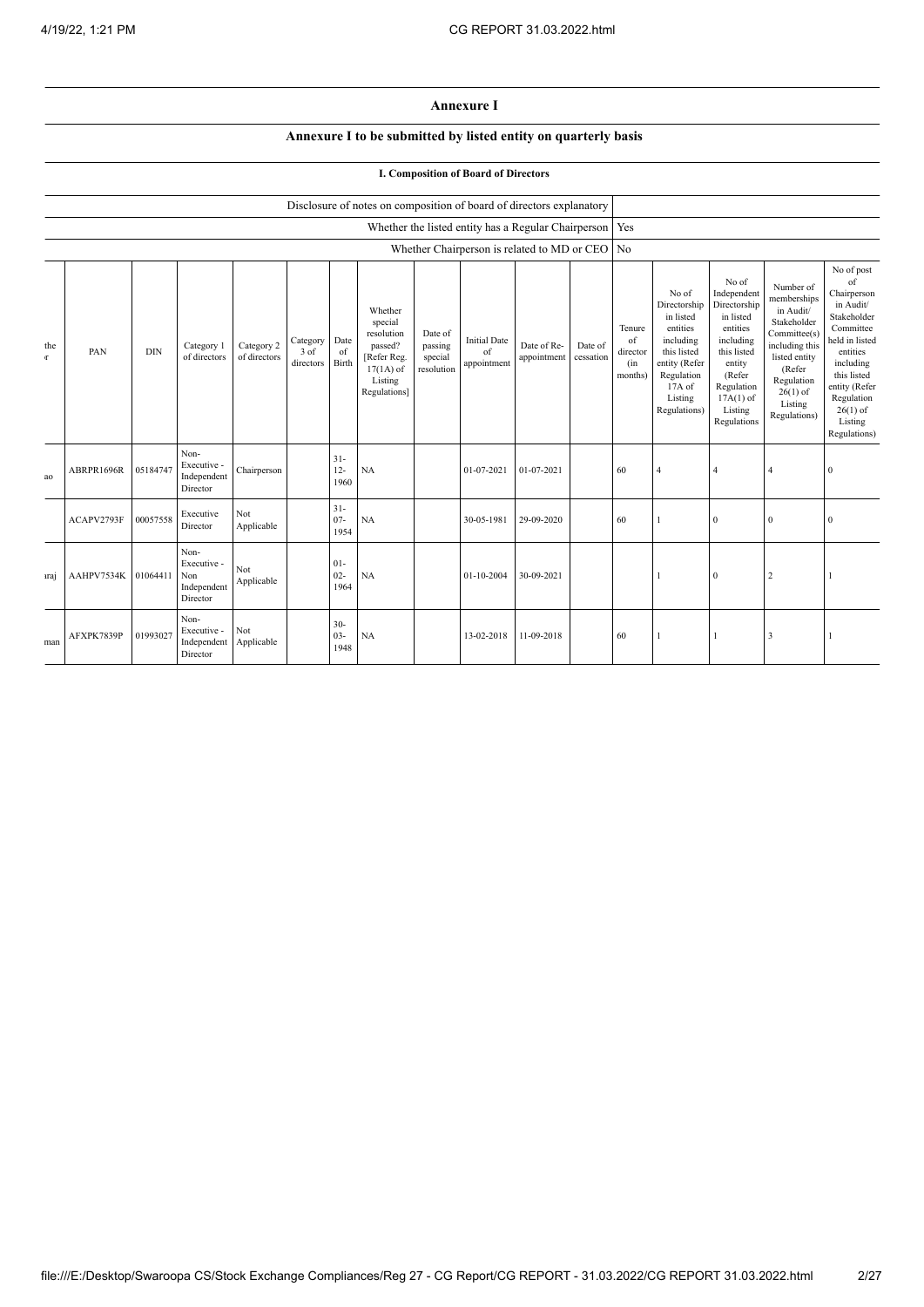|        |                      |                                      |            |            |                                                           |                               |                               |                          | 1. Composition of Bourn of Birectors                                                                 |                                             |                                          |                            |                      |                                            |                                                                                                                                                   |                                                                         |
|--------|----------------------|--------------------------------------|------------|------------|-----------------------------------------------------------|-------------------------------|-------------------------------|--------------------------|------------------------------------------------------------------------------------------------------|---------------------------------------------|------------------------------------------|----------------------------|----------------------|--------------------------------------------|---------------------------------------------------------------------------------------------------------------------------------------------------|-------------------------------------------------------------------------|
|        |                      |                                      |            |            |                                                           |                               |                               |                          | Disclosure of notes on composition of board of directors explanatory                                 |                                             |                                          |                            |                      |                                            |                                                                                                                                                   |                                                                         |
|        |                      |                                      |            |            |                                                           |                               |                               |                          | Whether the listed entity has a Regular Chairperson                                                  |                                             |                                          |                            |                      |                                            |                                                                                                                                                   |                                                                         |
| Sr     | Title<br>(Mr)<br>Ms) | Name of the Director                 | PAN        | <b>DIN</b> | Category 1<br>of directors                                | Category 2<br>of<br>directors | Category<br>3 of<br>directors | Date<br>of<br>Birth      | Whether<br>special<br>resolution<br>passed?<br>[Refer Reg.<br>$17(1A)$ of<br>Listing<br>Regulations] | Date of<br>passing<br>special<br>resolution | <b>Initial Date</b><br>of<br>appointment | Date of Re-<br>appointment | Date of<br>cessation | Tenure<br>of<br>director<br>(in<br>months) | No of<br>Directorship Di<br>in listed<br>entities<br>including<br>this listed<br>entity (Refer<br>Regulation<br>17A of<br>Listing<br>Regulations) | In<br>$\mathbf{i}$<br>t<br>$\mathbb{R}$<br>$\mathbf{1}$<br>$\mathbb{R}$ |
| 5      | Mr                   | GVVSATYANARAYANA AIYPS2412A          |            | 00187006   | Executive<br>Director                                     | Not<br>Applicable             |                               | $06 -$<br>$09 -$<br>1961 | NA                                                                                                   |                                             | 01-10-2011                               | 29-09-2017                 |                      |                                            |                                                                                                                                                   | $\mathbf{0}$                                                            |
| 6      | Mr                   | M VSURYANARAYANA ABOPM7842H 00372812 |            |            | Non-<br>Executive -<br>Independent Applicable<br>Director | Not                           |                               | $05 -$<br>$04 -$<br>1946 | Yes                                                                                                  | $29-09-$<br>2020                            | 14-09-2015                               | 29-09-2020                 |                      | 60                                         |                                                                                                                                                   |                                                                         |
| $\tau$ | Mr                   | K VENKATESWARA<br><b>RAO</b>         | AFXPK6522K | 01678973   | Non-<br>Executive -<br>Independent Applicable<br>Director | Not                           |                               | $16-$<br>$06 -$<br>1945  | Yes                                                                                                  | $31 - 08 -$<br>2019                         | 01-10-2004                               | 31-08-2019                 |                      | 60                                         |                                                                                                                                                   |                                                                         |

#### **I. Composition of Board of Directors**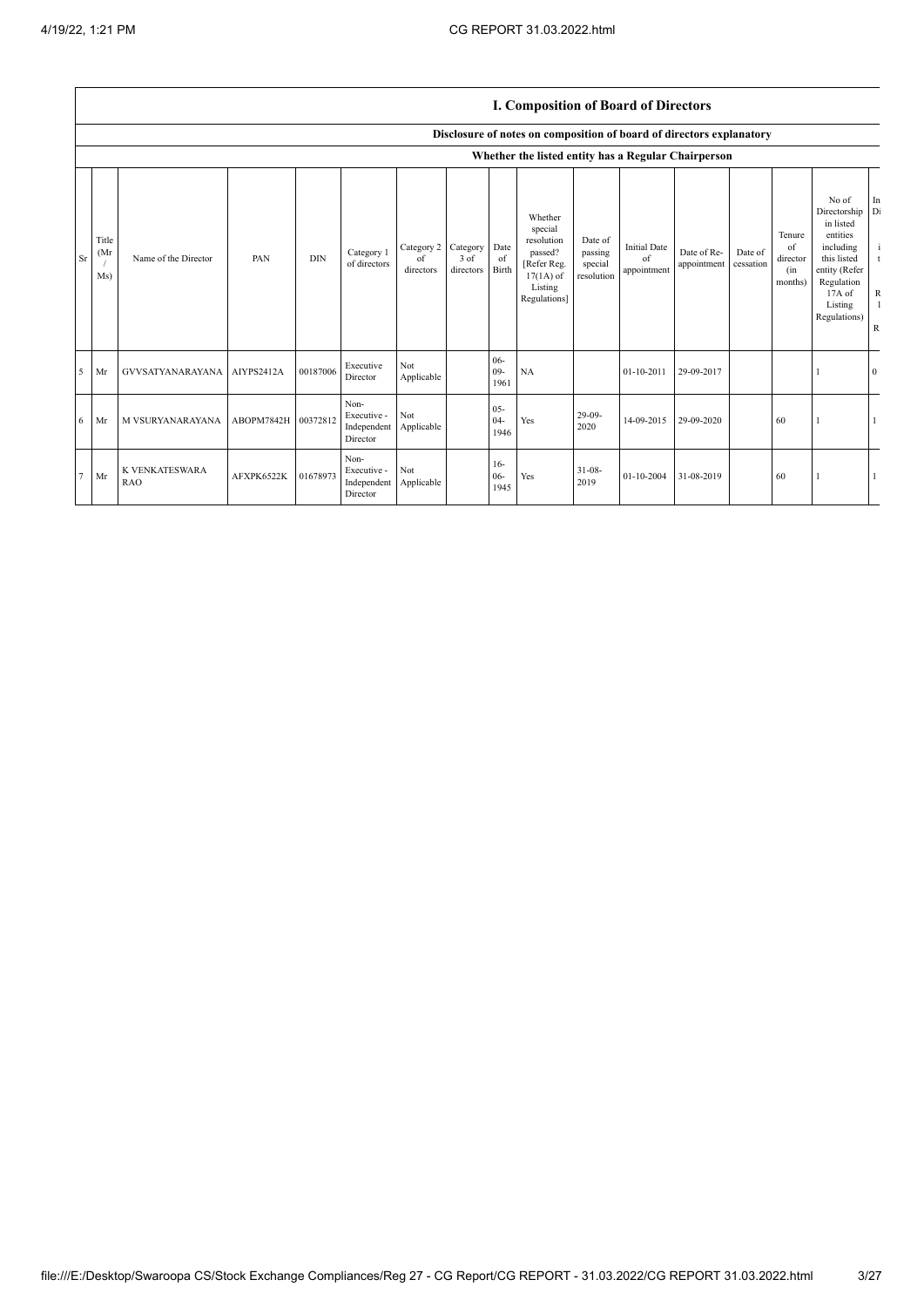|                | <b>Audit Committee Details</b> |                              |                                                       |                            |                        |                      |         |
|----------------|--------------------------------|------------------------------|-------------------------------------------------------|----------------------------|------------------------|----------------------|---------|
|                |                                |                              | Whether the Audit Committee has a Regular Chairperson |                            | Yes                    |                      |         |
| <b>Sr</b>      | <b>DIN</b><br>Number           | Name of Committee<br>members | Category 1 of directors                               | Category 2 of<br>directors | Date of<br>Appointment | Date of<br>Cessation | Remarks |
|                | 01993027                       | P R Kalyanaraman             | Non-Executive - Independent<br>Director               | Chairperson                | 12-11-2021             |                      |         |
| $\overline{2}$ | 01064411                       | Jeeja Valsaraj               | Non-Executive - Non<br>Independent Director           | Member                     | 12-11-2021             |                      |         |
| 3              | 00372812                       | M<br>VSURYANARAYANA          | Non-Executive - Independent<br>Director               | Member                     | 12-11-2021             |                      |         |
| 4              | 05184747                       | Emandi Sankara Rao           | Non-Executive - Independent<br>Director               | Member                     | 12-11-2021             |                      |         |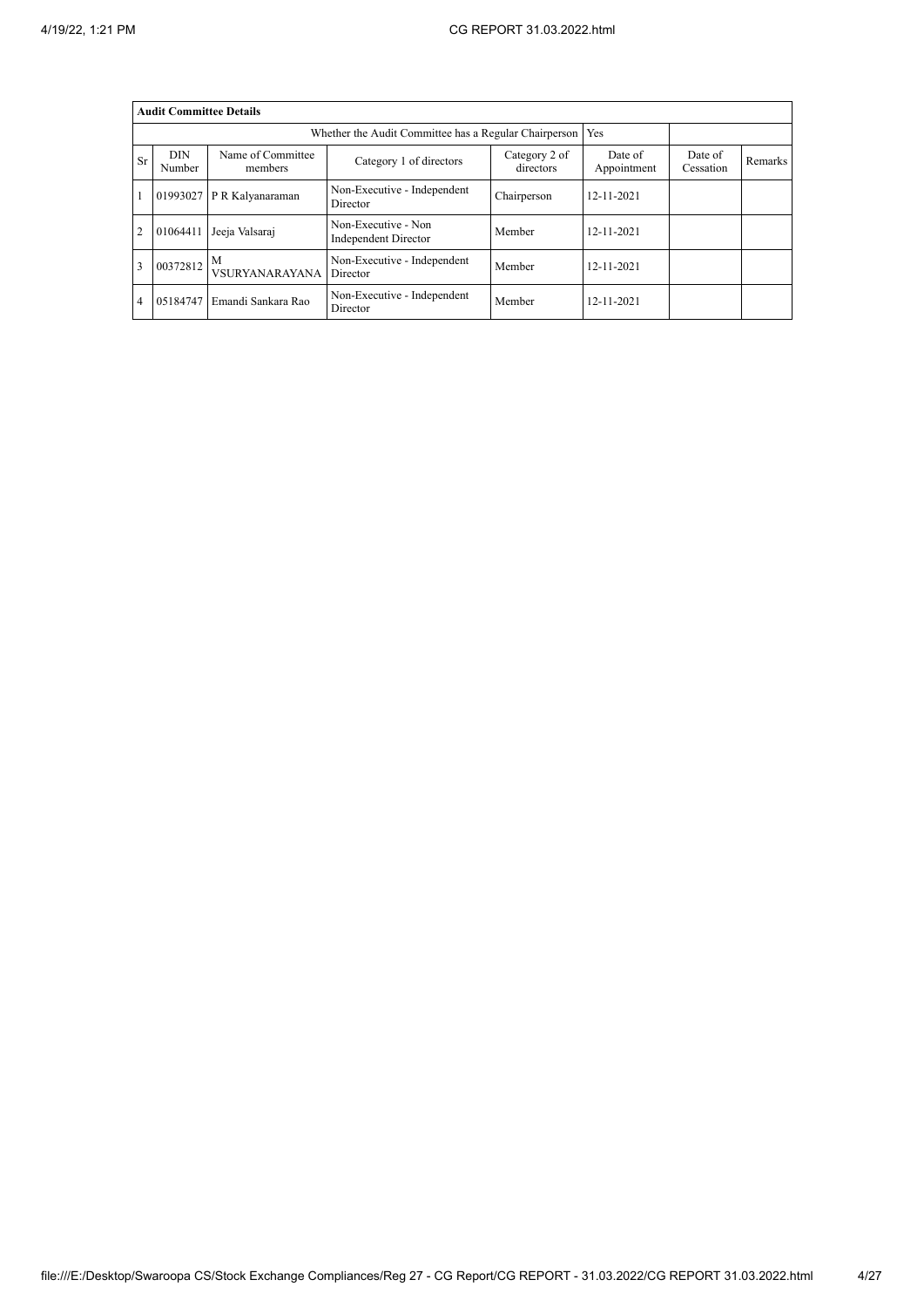|                | Nomination and remuneration committee |                              |                                                                                   |                            |                        |                      |         |  |  |  |  |
|----------------|---------------------------------------|------------------------------|-----------------------------------------------------------------------------------|----------------------------|------------------------|----------------------|---------|--|--|--|--|
|                |                                       |                              | Whether the Nomination and remuneration committee has a Regular Chairperson   Yes |                            |                        |                      |         |  |  |  |  |
| Sr             | <b>DIN</b><br>Number                  | Name of Committee<br>members | Category 1 of directors                                                           | Category 2 of<br>directors | Date of<br>Appointment | Date of<br>Cessation | Remarks |  |  |  |  |
|                | $100372812$ M                         | VSURYANARAYANA Director      | Non-Executive - Independent                                                       | Chairperson                | $12 - 11 - 2021$       |                      |         |  |  |  |  |
| $\overline{2}$ | 01064411                              | Jeeja Valsaraj               | Non-Executive - Non<br><b>Independent Director</b>                                | Member                     | 12-11-2021             |                      |         |  |  |  |  |
| 3              |                                       | 01993027 P R Kalyanaraman    | Non-Executive - Independent<br>Director                                           | Member                     | $12 - 11 - 2021$       |                      |         |  |  |  |  |
| 4              | 05184747                              | Emandi Sankara Rao           | Non-Executive - Independent<br>Director                                           | Member                     | 12-11-2021             |                      |         |  |  |  |  |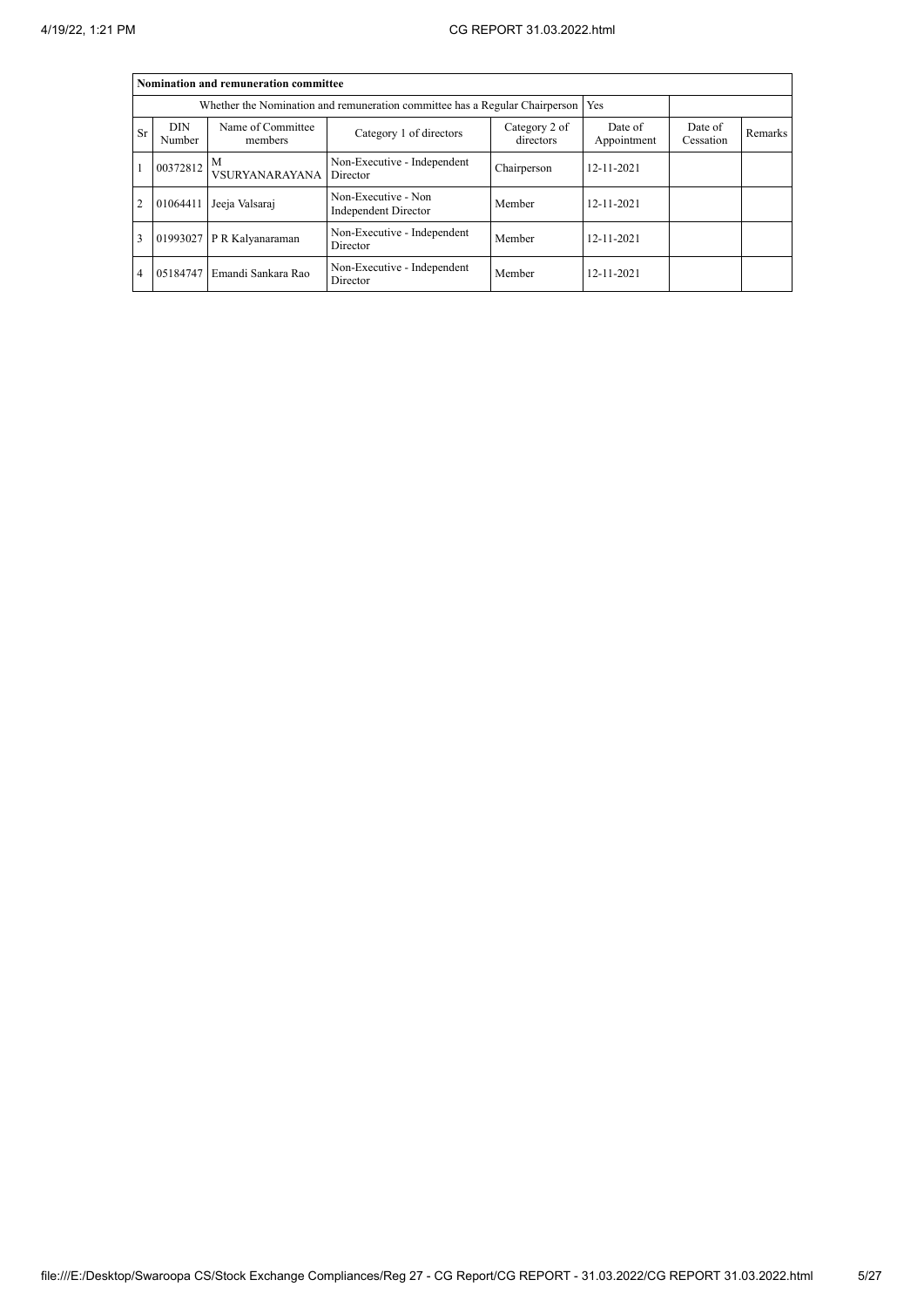|                | <b>Stakeholders Relationship Committee</b> |                              |                                                                                 |                            |                        |                      |         |  |  |  |  |
|----------------|--------------------------------------------|------------------------------|---------------------------------------------------------------------------------|----------------------------|------------------------|----------------------|---------|--|--|--|--|
|                |                                            |                              | Whether the Stakeholders Relationship Committee has a Regular Chairperson   Yes |                            |                        |                      |         |  |  |  |  |
| Sr             | <b>DIN</b><br>Number                       | Name of Committee<br>members | Category 1 of directors                                                         | Category 2 of<br>directors | Date of<br>Appointment | Date of<br>Cessation | Remarks |  |  |  |  |
|                | 01064411                                   | Jeeja Valsaraj               | Non-Executive - Non<br>Independent Director                                     | Chairperson                | 12-11-2021             |                      |         |  |  |  |  |
| $\overline{2}$ | $100372812$ M                              | <b>VSURYANARAYANA</b>        | Non-Executive - Independent<br>Director                                         | Member                     | 12-11-2021             |                      |         |  |  |  |  |
| 3              | 01678973                                   | K VENKATESWARA<br><b>RAO</b> | Non-Executive - Independent<br>Director                                         | Member                     | 12-11-2021             |                      |         |  |  |  |  |
| 4              | 05184747                                   | Emandi Sankara Rao           | Non-Executive - Independent<br>Director                                         | Member                     | $12 - 11 - 2021$       |                      |         |  |  |  |  |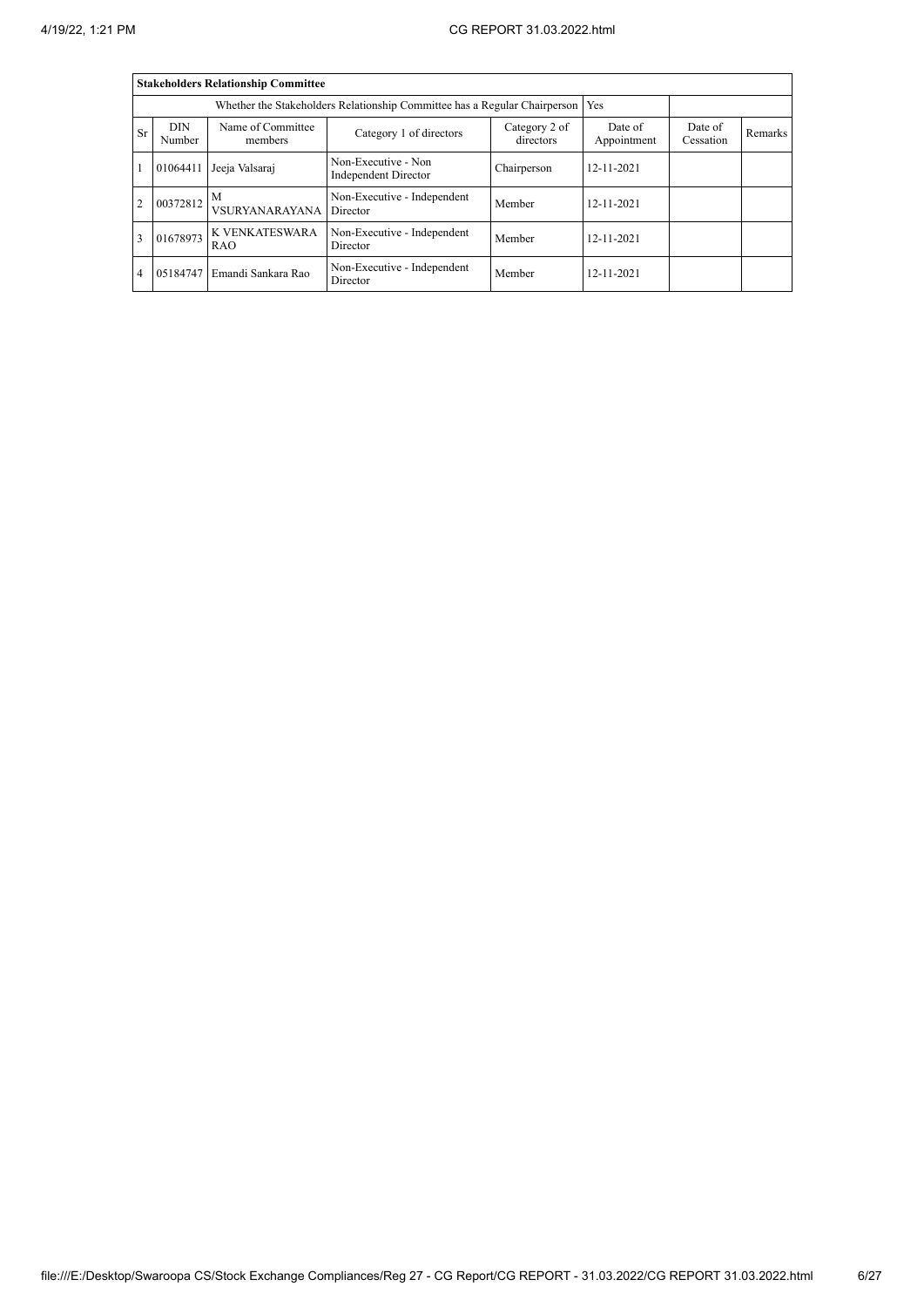|                                                                 | <b>Risk Management Committee</b> |                              |                            |                            |                        |                      |         |  |  |  |  |  |
|-----------------------------------------------------------------|----------------------------------|------------------------------|----------------------------|----------------------------|------------------------|----------------------|---------|--|--|--|--|--|
| Whether the Risk Management Committee has a Regular Chairperson |                                  |                              |                            |                            |                        |                      |         |  |  |  |  |  |
| <b>Sr</b>                                                       | DIN<br>Number                    | Name of Committee<br>members | Category 1 of<br>directors | Category 2 of<br>directors | Date of<br>Appointment | Date of<br>Cessation | Remarks |  |  |  |  |  |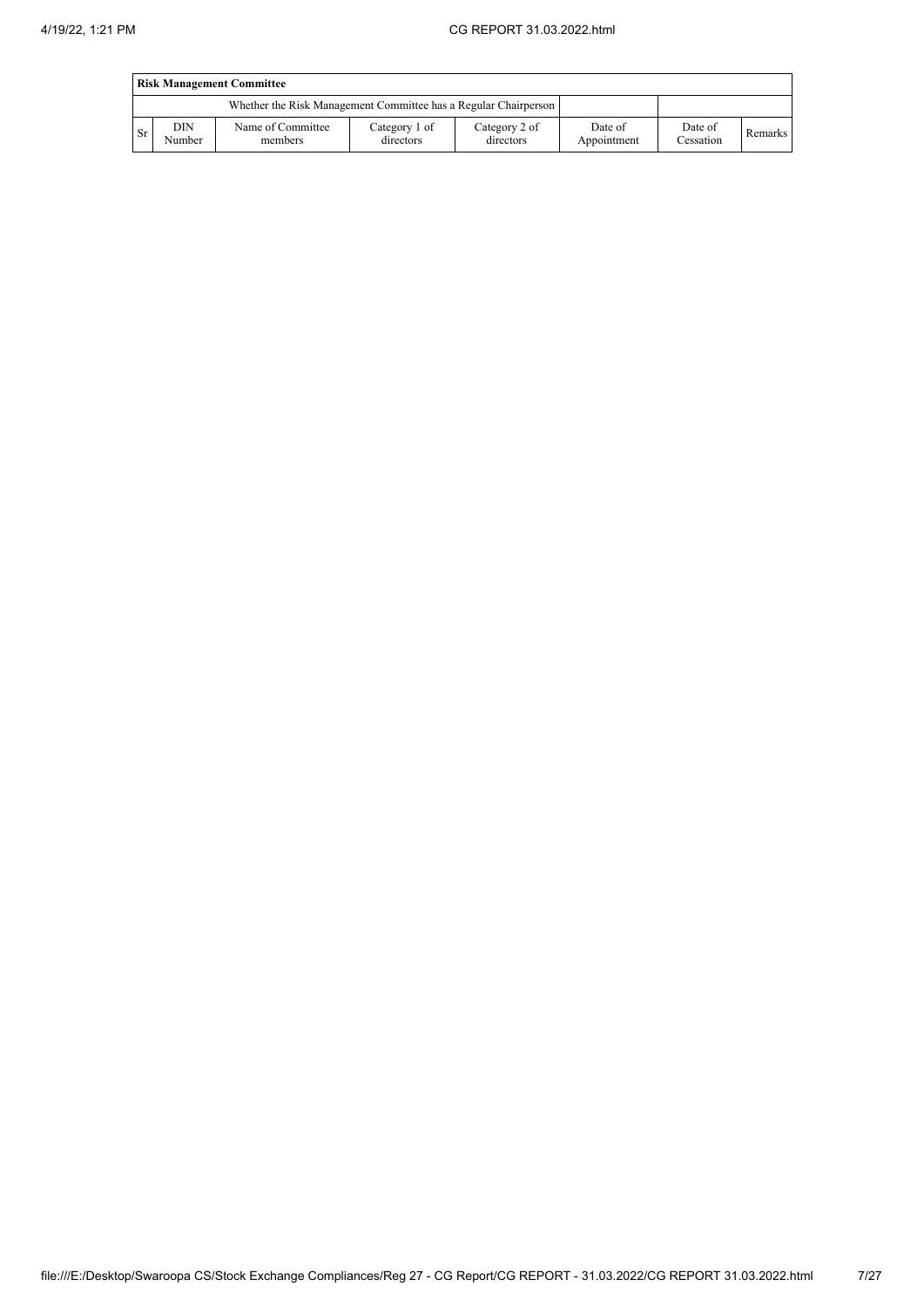|                                                                                        |                      | <b>Corporate Social Responsibility Committee</b> |                                             |             |                  |  |  |  |
|----------------------------------------------------------------------------------------|----------------------|--------------------------------------------------|---------------------------------------------|-------------|------------------|--|--|--|
| Whether the Corporate Social Responsibility Committee has a Regular Chairperson<br>Yes |                      |                                                  |                                             |             |                  |  |  |  |
| <b>Sr</b>                                                                              | <b>DIN</b><br>Number | Date of<br>Appointment                           | Date of<br>Cessation                        | Remarks     |                  |  |  |  |
|                                                                                        | 01064411             | Jeeja Valsaraj                                   | Non-Executive - Non<br>Independent Director | Chairperson | $11 - 02 - 2021$ |  |  |  |
| $\overline{2}$                                                                         |                      | 01993027 P R Kalyanaraman                        | Non-Executive - Independent<br>Director     | Member      | $11 - 02 - 2021$ |  |  |  |
| 3                                                                                      | 01678973             | <b>K VENKATESWARA</b><br><b>RAO</b>              | Non-Executive - Independent<br>Director     | Member      | $11 - 02 - 2021$ |  |  |  |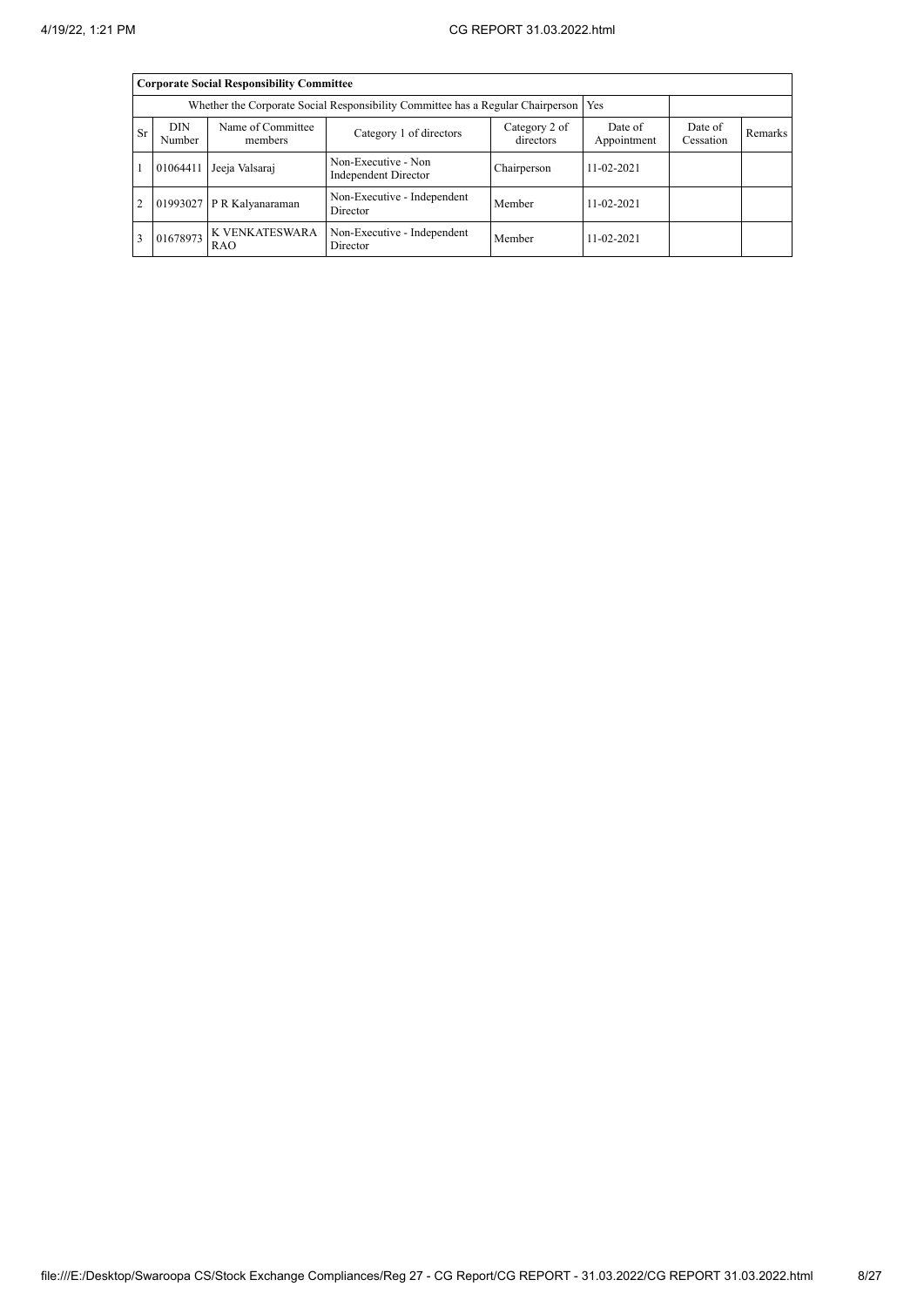| <b>Other Committee</b> |                                                                                                                                     |  |  |  |  |  |  |  |  |  |  |
|------------------------|-------------------------------------------------------------------------------------------------------------------------------------|--|--|--|--|--|--|--|--|--|--|
|                        | Sr   DIN Number   Name of Committee members   Name of other committee   Category 1 of directors   Category 2 of directors   Remarks |  |  |  |  |  |  |  |  |  |  |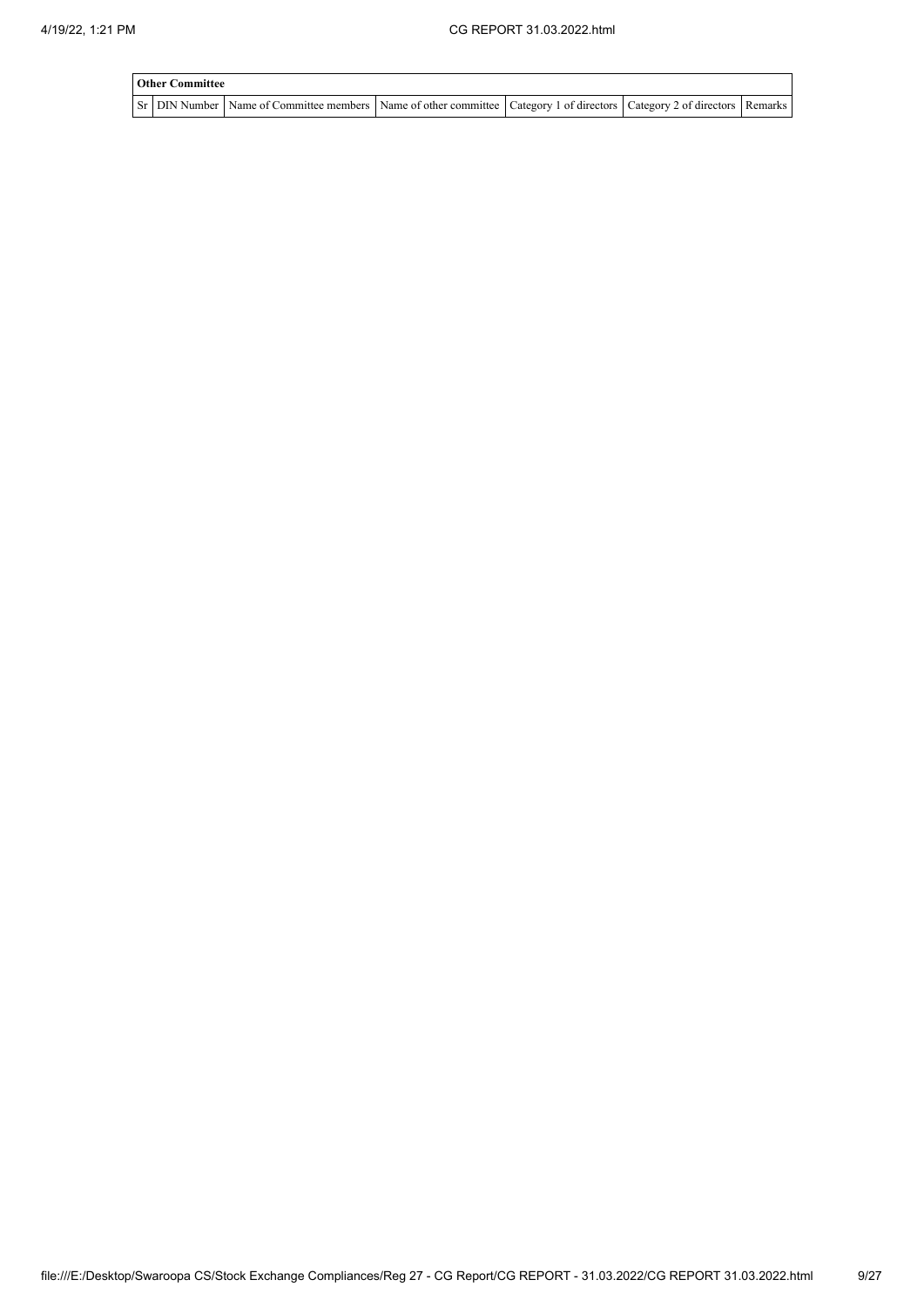|                | Annexure 1                                                          |                                                                  |                                                                      |                                       |                                                     |                                                                                      |                                                                        |  |  |  |  |
|----------------|---------------------------------------------------------------------|------------------------------------------------------------------|----------------------------------------------------------------------|---------------------------------------|-----------------------------------------------------|--------------------------------------------------------------------------------------|------------------------------------------------------------------------|--|--|--|--|
|                | <b>Annexure 1</b>                                                   |                                                                  |                                                                      |                                       |                                                     |                                                                                      |                                                                        |  |  |  |  |
|                | <b>III. Meeting of Board of Directors</b>                           |                                                                  |                                                                      |                                       |                                                     |                                                                                      |                                                                        |  |  |  |  |
|                | Disclosure of notes on meeting of<br>board of directors explanatory |                                                                  |                                                                      |                                       |                                                     |                                                                                      |                                                                        |  |  |  |  |
| <b>Sr</b>      | $Date(s)$ of<br>meeting (if any)<br>in the previous<br>quarter      | $Date(s)$ of<br>meeting $(i f any)$<br>in the current<br>quarter | Maximum gap<br>between any two<br>consecutive (in<br>number of days) | Notes for<br>not<br>providing<br>Date | Whether<br>requirement of<br>Quorum met<br>(Yes/No) | Number of Directors<br>present* (All directors<br>including Independent<br>Director) | No. of<br>Independent<br><b>Directors</b><br>attending the<br>meeting* |  |  |  |  |
|                | 12-11-2021                                                          |                                                                  |                                                                      |                                       | Yes                                                 |                                                                                      | 4                                                                      |  |  |  |  |
| $\overline{2}$ |                                                                     | 11-02-2022                                                       | 90                                                                   |                                       | Yes                                                 |                                                                                      | 4                                                                      |  |  |  |  |
| 3              |                                                                     | 29-03-2022                                                       | 45                                                                   |                                       | Yes                                                 |                                                                                      | 4                                                                      |  |  |  |  |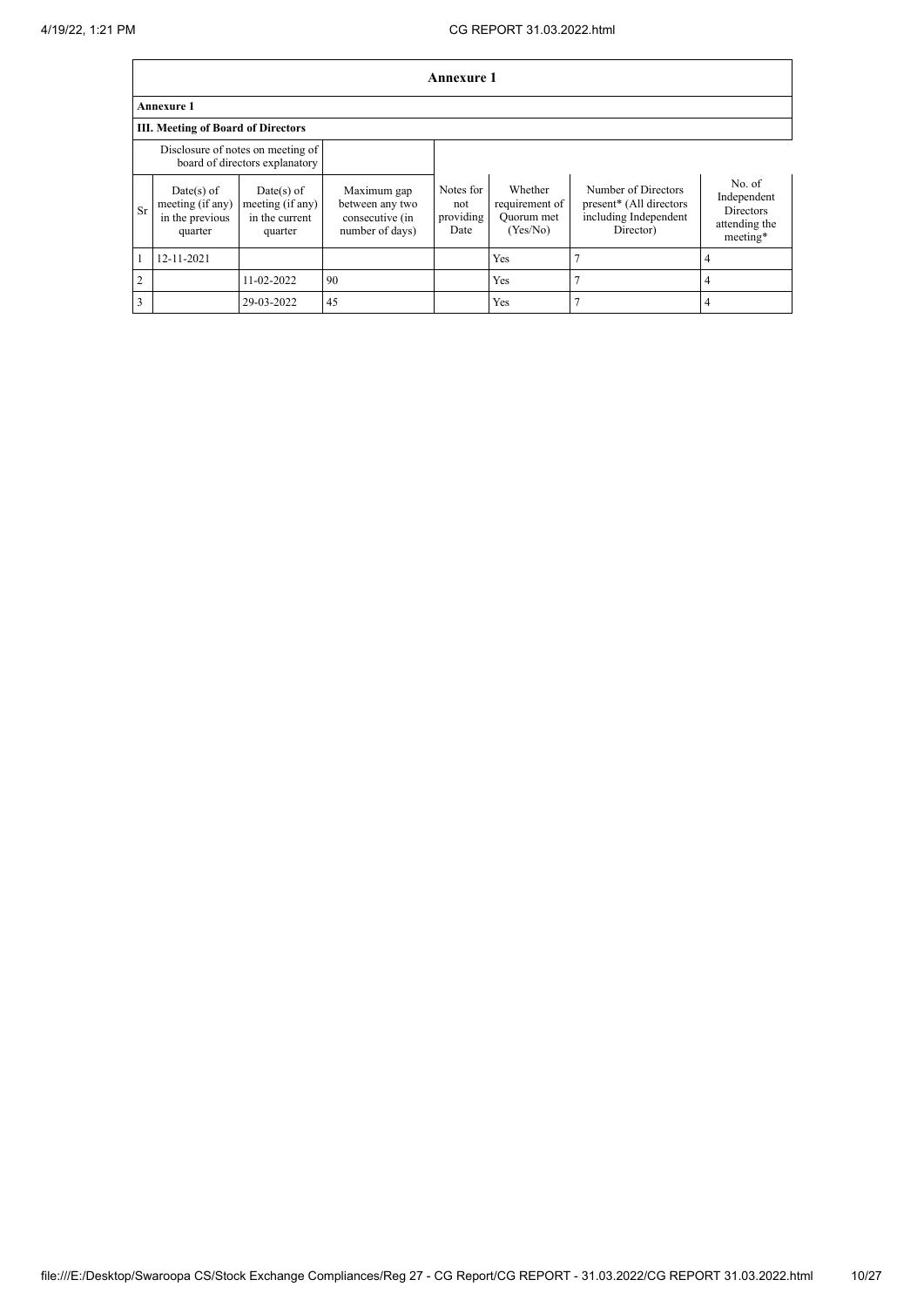$\Gamma$ 

┑

|                |                                                    |                                                                                                          |                                                                      | <b>Annexure 1</b>             |                                       |                                                        |                                                                                                      |                                                                           |
|----------------|----------------------------------------------------|----------------------------------------------------------------------------------------------------------|----------------------------------------------------------------------|-------------------------------|---------------------------------------|--------------------------------------------------------|------------------------------------------------------------------------------------------------------|---------------------------------------------------------------------------|
|                | <b>IV. Meeting of Committees</b>                   |                                                                                                          |                                                                      |                               |                                       |                                                        |                                                                                                      |                                                                           |
|                |                                                    |                                                                                                          | Disclosure of notes on meeting of committees explanatory             |                               |                                       |                                                        |                                                                                                      |                                                                           |
| Sr             | Name of<br>Committee                               | Date(s) of meeting (Enter<br>dates of Previous quarter<br>and Current quarter in<br>chronological order) | Maximum gap<br>between any two<br>consecutive (in<br>number of days) | Name of<br>other<br>committee | Reson for<br>not<br>providing<br>date | Whether<br>requirement<br>of Quorum<br>met<br>(Yes/No) | Number of<br><b>Directors</b><br>present* (All<br>directors<br>including<br>Independent<br>Director) | No. of<br>Independent<br><b>Directors</b><br>attending<br>the<br>meeting* |
| $\mathbf{1}$   | Audit<br>Committee                                 | 12-11-2021                                                                                               |                                                                      |                               |                                       | Yes                                                    | 3                                                                                                    | $\overline{c}$                                                            |
| $\overline{2}$ | Audit<br>Committee                                 | 11-02-2022                                                                                               | 90                                                                   |                               |                                       | Yes                                                    | 4                                                                                                    | 3                                                                         |
| 3              | Audit<br>Committee                                 | 29-03-2022                                                                                               | 45                                                                   |                               |                                       | Yes                                                    | $\overline{4}$                                                                                       | 3                                                                         |
| $\overline{4}$ | <b>Stakeholders</b><br>Relationship<br>Committee   | 08-10-2021                                                                                               |                                                                      |                               |                                       | Yes                                                    | $\overline{2}$                                                                                       |                                                                           |
| 5              | <b>Stakeholders</b><br>Relationship<br>Committee   | 08-02-2022                                                                                               |                                                                      |                               |                                       | Yes                                                    | $\overline{4}$                                                                                       | 3                                                                         |
| 6              | Corporate<br>Social<br>Responsibility<br>Committee | 29-06-2021                                                                                               |                                                                      |                               |                                       | Yes                                                    | 3                                                                                                    | $\overline{2}$                                                            |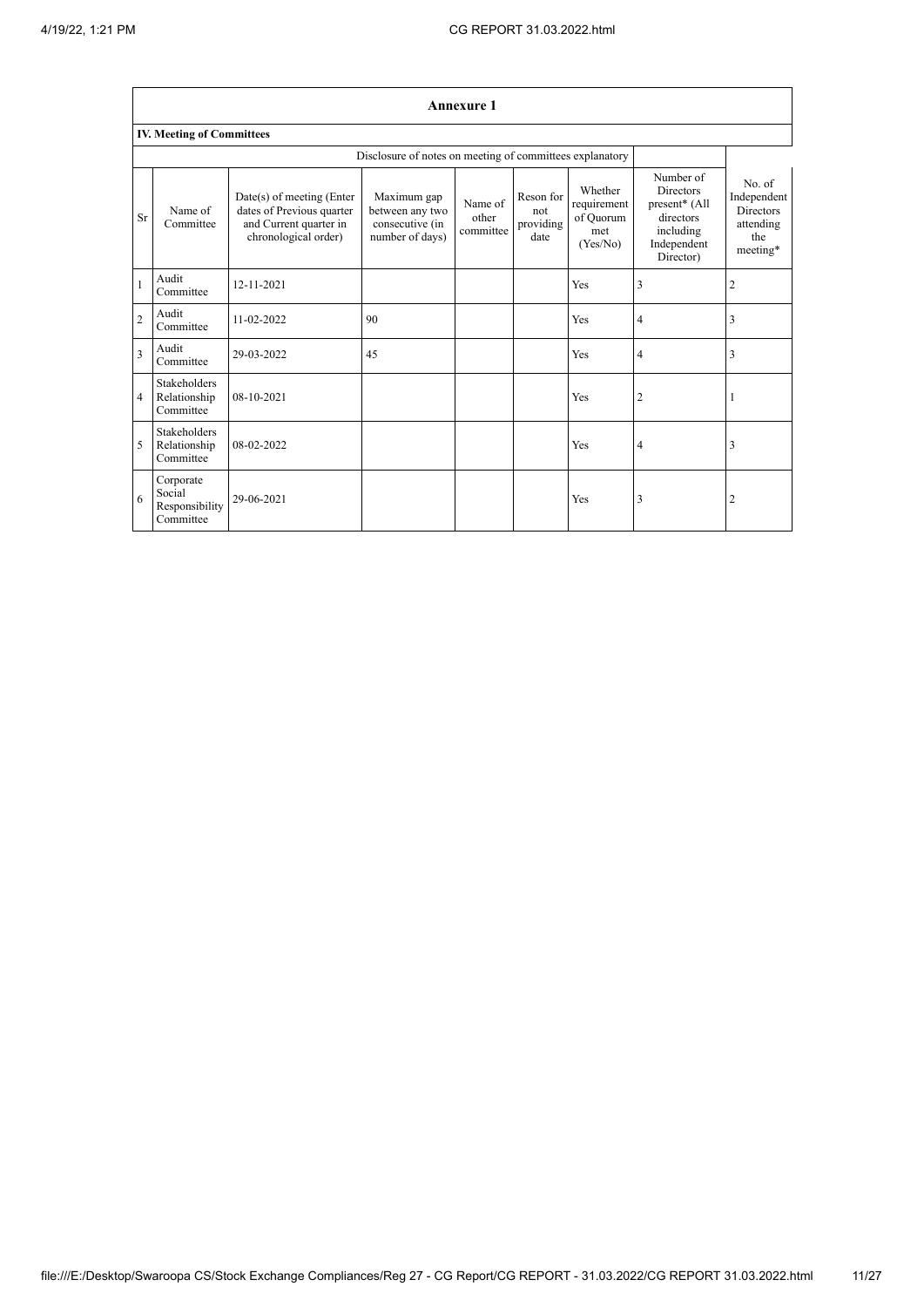|                | <b>Annexure 1</b>                                  |                                                                                                            |                                                                      |                               |                                       |                                                        |                                                                                                                  |                                                                           |  |  |  |  |
|----------------|----------------------------------------------------|------------------------------------------------------------------------------------------------------------|----------------------------------------------------------------------|-------------------------------|---------------------------------------|--------------------------------------------------------|------------------------------------------------------------------------------------------------------------------|---------------------------------------------------------------------------|--|--|--|--|
|                | <b>IV. Meeting of Committees</b>                   |                                                                                                            |                                                                      |                               |                                       |                                                        |                                                                                                                  |                                                                           |  |  |  |  |
| <b>Sr</b>      | Name of<br>Committee                               | $Date(s)$ of meeting (Enter<br>dates of Previous quarter<br>and Current quarter in<br>chronological order) | Maximum gap<br>between any two<br>consecutive (in<br>number of days) | Name of<br>other<br>committee | Reson for<br>not<br>providing<br>date | Whether<br>requirement<br>of Quorum<br>met<br>(Yes/No) | Number of<br><b>Directors</b><br>present <sup>*</sup> (All<br>directors<br>including<br>Independent<br>Director) | No. of<br>Independent<br><b>Directors</b><br>attending<br>the<br>meeting* |  |  |  |  |
| $\overline{ }$ | Corporate<br>Social<br>Responsibility<br>Committee | 11-02-2022                                                                                                 |                                                                      |                               |                                       | Yes                                                    | 3                                                                                                                | 2                                                                         |  |  |  |  |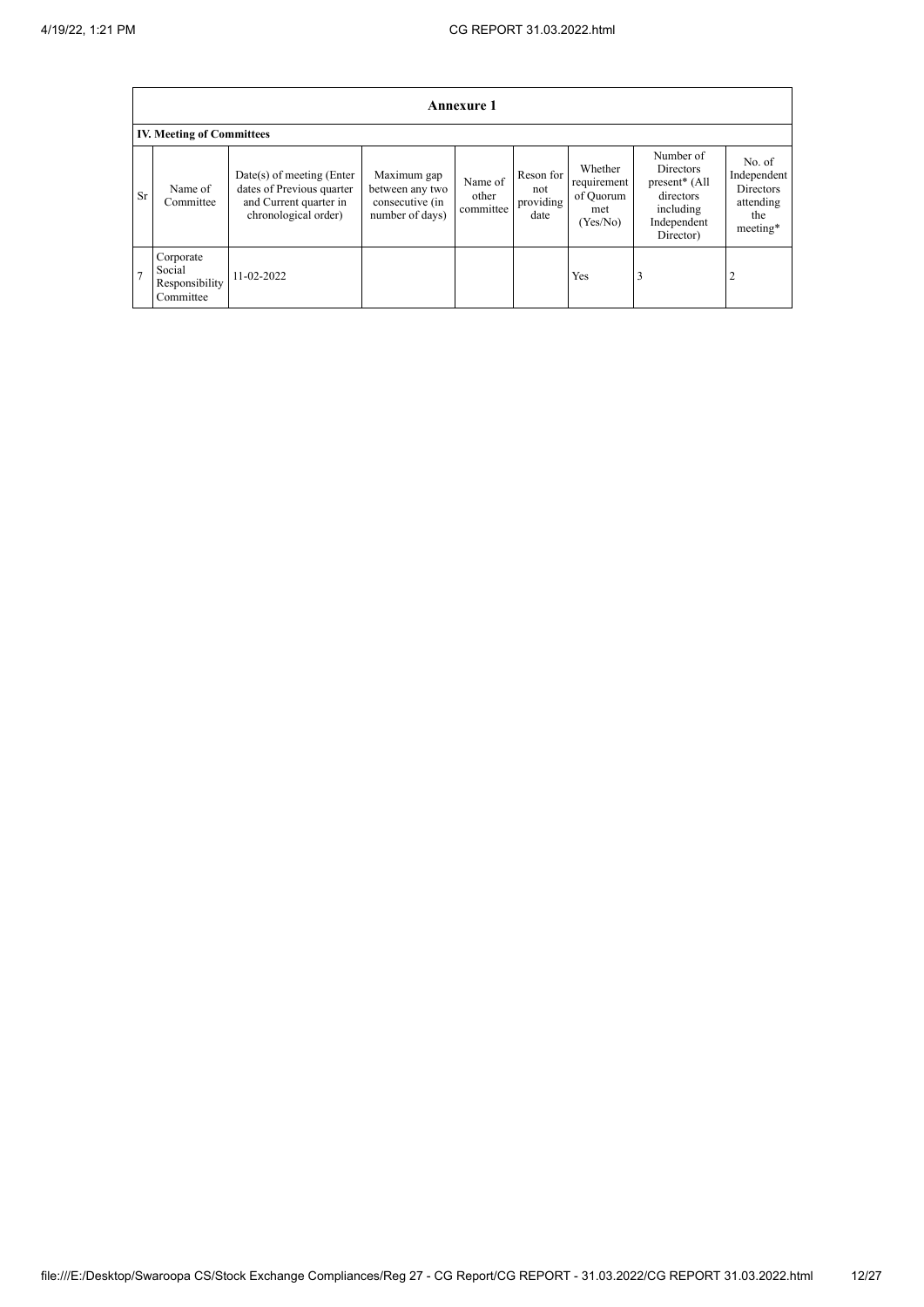|                | Annexure 1                                                                                                |                                  |                                                                    |  |  |  |  |
|----------------|-----------------------------------------------------------------------------------------------------------|----------------------------------|--------------------------------------------------------------------|--|--|--|--|
|                | <b>V. Related Party Transactions</b>                                                                      |                                  |                                                                    |  |  |  |  |
| Sr             | Subject                                                                                                   | Compliance status<br>(Yes/No/NA) | If status is "No" details of non-<br>compliance may be given here. |  |  |  |  |
|                | Whether prior approval of audit committee obtained                                                        | Yes                              |                                                                    |  |  |  |  |
| $\overline{2}$ | Whether shareholder approval obtained for material RPT                                                    | NA                               |                                                                    |  |  |  |  |
| $\overline{3}$ | Whether details of RPT entered into pursuant to omnibus approval<br>have been reviewed by Audit Committee | Yes                              |                                                                    |  |  |  |  |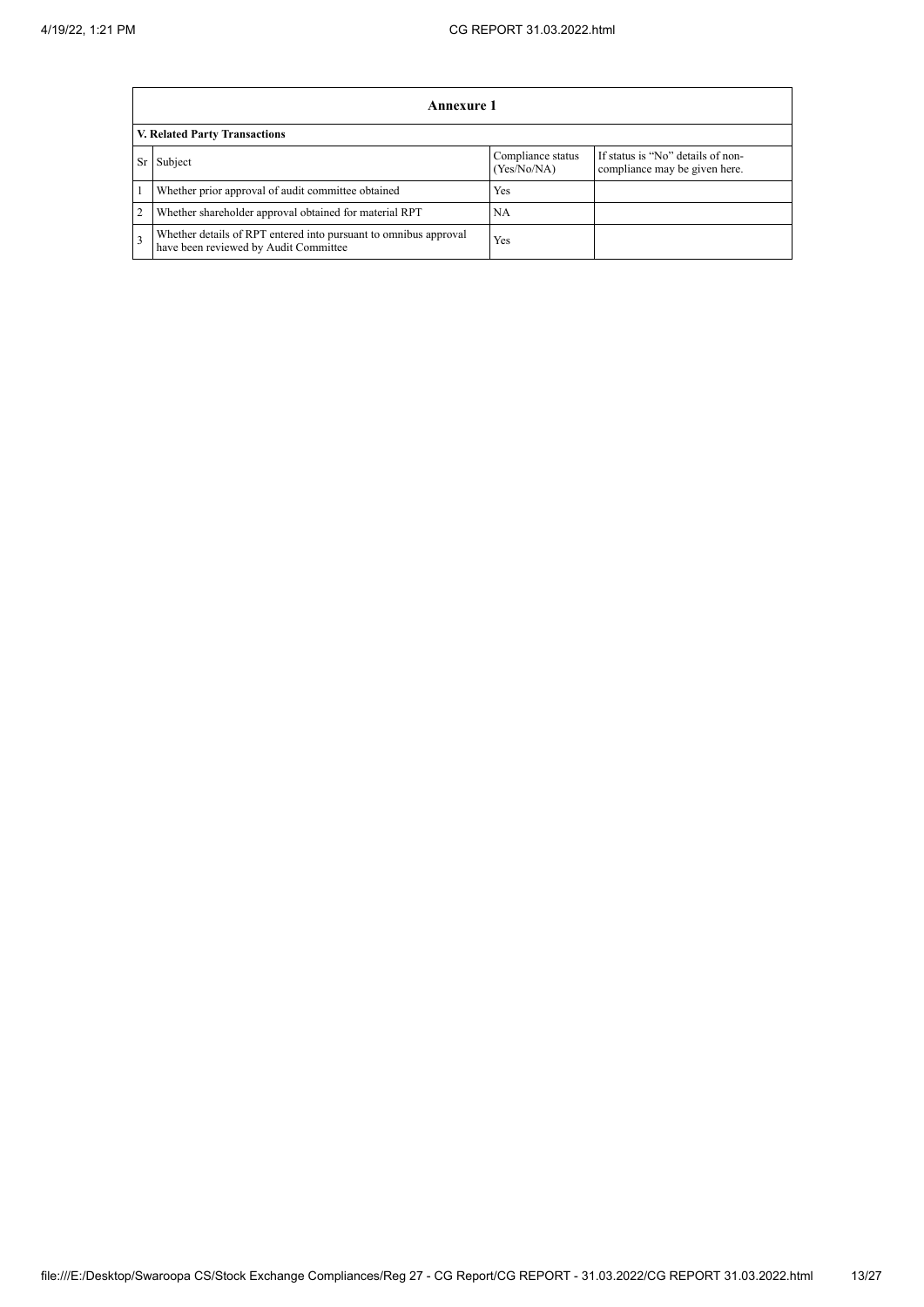|                          | <b>Annexure 1</b>                                                                                                                                                                                               |                               |
|--------------------------|-----------------------------------------------------------------------------------------------------------------------------------------------------------------------------------------------------------------|-------------------------------|
|                          | <b>VI. Affirmations</b>                                                                                                                                                                                         |                               |
|                          | Sr Subject                                                                                                                                                                                                      | Compliance<br>status (Yes/No) |
|                          | The composition of Board of Directors is in terms of SEBI (Listing obligations and disclosure requirements)<br>Regulations, 2015                                                                                | Yes                           |
| $\overline{c}$           | The composition of the following committees is in terms of SEBI(Listing obligations and disclosure requirements)<br>Regulations, 2015 a. Audit Committee                                                        | Yes                           |
| 3                        | The composition of the following committees is in terms of SEBI(Listing obligations and disclosure requirements)<br>Regulations, 2015. b. Nomination & remuneration committee                                   | Yes                           |
| $\overline{4}$           | The composition of the following committees is in terms of SEBI(Listing obligations and disclosure requirements)<br>Regulations, 2015. c. Stakeholders relationship committee                                   | Yes                           |
| $\overline{\phantom{0}}$ | The composition of the following committees is in terms of SEBI(Listing obligations and disclosure requirements)<br>Regulations, 2015. d. Risk management committee (applicable to the top 500 listed entities) | <b>NA</b>                     |
| 6                        | The committee members have been made aware of their powers, role and responsibilities as specified in SEBI<br>(Listing obligations and disclosure requirements) Regulations, 2015.                              | Yes                           |
| $\overline{7}$           | The meetings of the board of directors and the above committees have been conducted in the manner as specified in<br>SEBI (Listing obligations and disclosure requirements) Regulations, 2015.                  | Yes                           |
| 8                        | This report and/or the report submitted in the previous quarter has been placed before Board of Directors.                                                                                                      | <b>Yes</b>                    |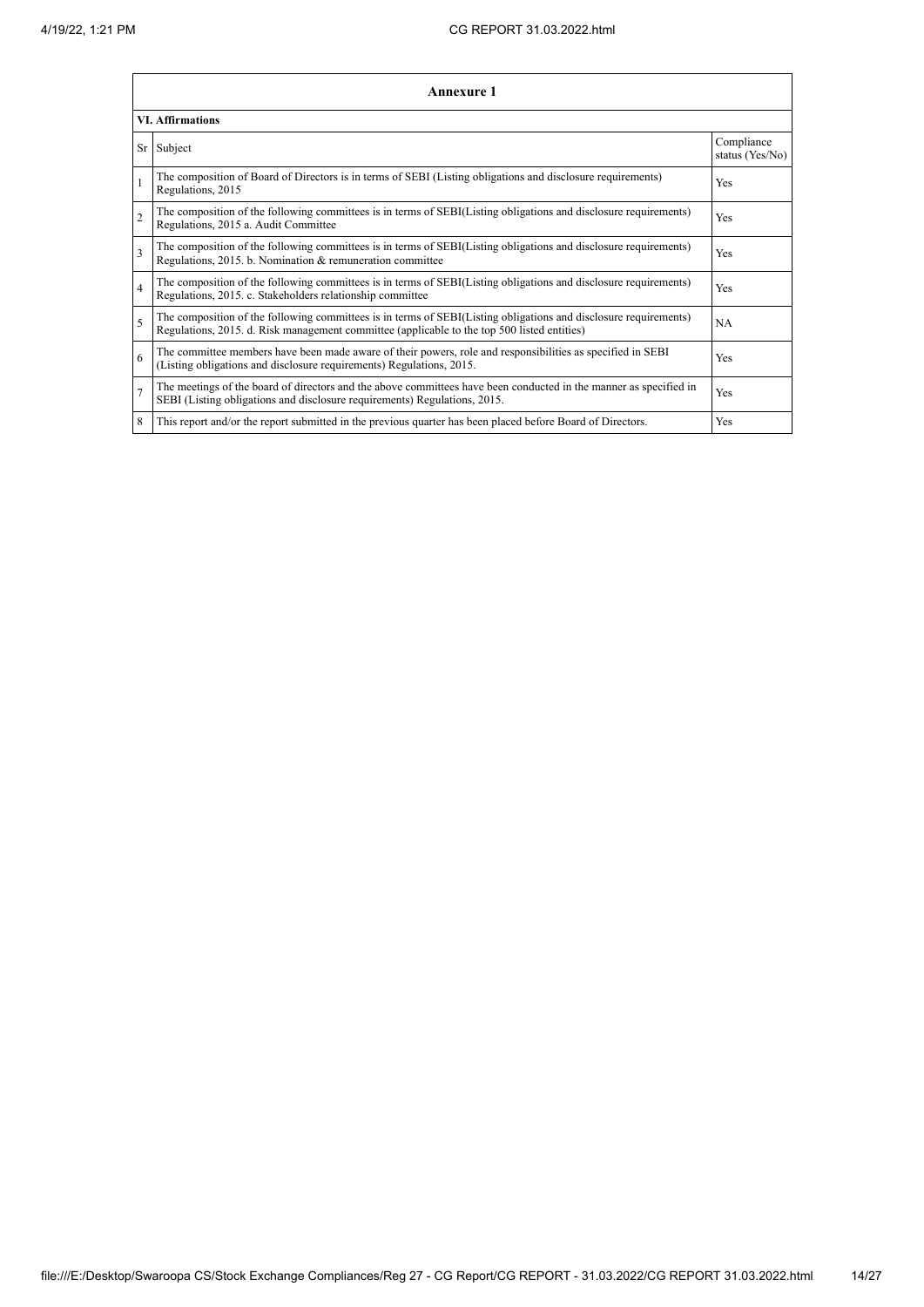|           |                   | <b>Annexure 1</b>   |
|-----------|-------------------|---------------------|
| <b>Sr</b> | Subject           | Compliance status   |
|           | Name of signatory | G.V.V.SATYANARAYANA |
|           | Designation       | Director            |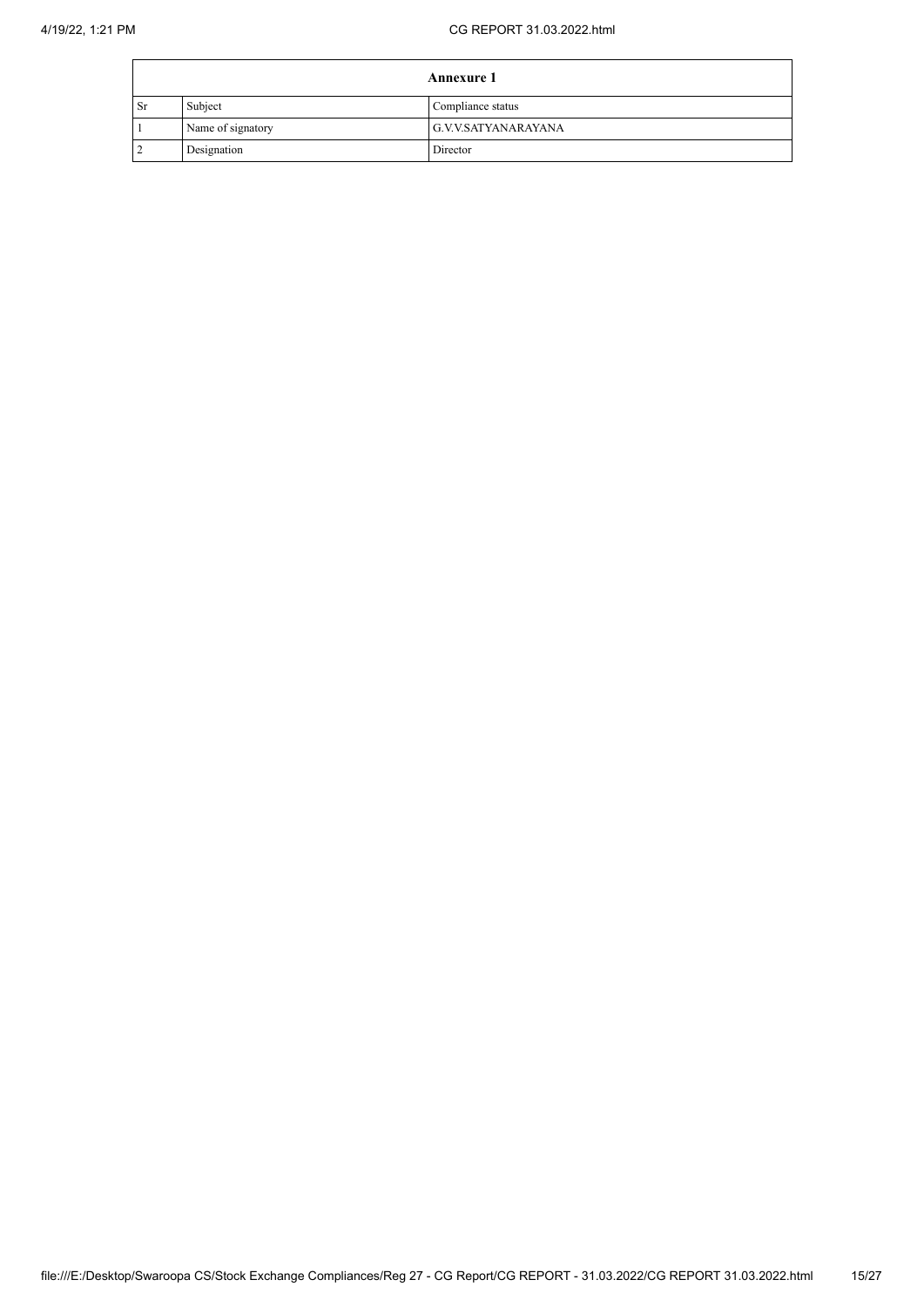$\blacksquare$ 

|                         | <b>Annexure II</b>                                                         |                                  |                                                                                                                 |                       |  |  |
|-------------------------|----------------------------------------------------------------------------|----------------------------------|-----------------------------------------------------------------------------------------------------------------|-----------------------|--|--|
|                         |                                                                            |                                  | Annexure II to be submitted by listed entity at the end of the financial year (for the whole of financial year) |                       |  |  |
|                         | I. Disclosure on website in terms of Listing Regulations                   |                                  |                                                                                                                 |                       |  |  |
| Sr                      | Item                                                                       | Compliance status<br>(Yes/No/NA) | If status is "No" details of non-<br>compliance may be given here.                                              | Web address           |  |  |
|                         | Details of business                                                        | Yes                              |                                                                                                                 | www.coastalcorp.co.in |  |  |
| $\mathfrak{D}$          | Terms and conditions of appointment of<br>independent directors            | Yes                              |                                                                                                                 | www.coastalcorp.co.in |  |  |
| $\overline{\mathbf{3}}$ | Composition of various committees of board<br>of directors                 | Yes                              |                                                                                                                 | www.coastalcorp.co.in |  |  |
| $\overline{4}$          | Code of conduct of board of directors and<br>senior management personnel   | Yes                              |                                                                                                                 | www.coastalcorp.co.in |  |  |
| 5                       | Details of establishment of vigil mechanism/<br>Whistle Blower policy      | Yes                              |                                                                                                                 | www.coastalcorp.co.in |  |  |
| 6                       | Criteria of making payments to non-executive<br>directors                  | Yes                              |                                                                                                                 | www.coastalcorp.co.in |  |  |
| $\overline{7}$          | Policy on dealing with related party<br>transactions                       | Yes                              |                                                                                                                 | www.coastalcorp.co.in |  |  |
| 8                       | Policy for determining 'material' subsidiaries                             | Yes                              |                                                                                                                 | www.coastalcorp.co.in |  |  |
| $\mathbf Q$             | Details of familiarization programmes<br>imparted to independent directors | Yes                              |                                                                                                                 | www.coastalcorp.co.in |  |  |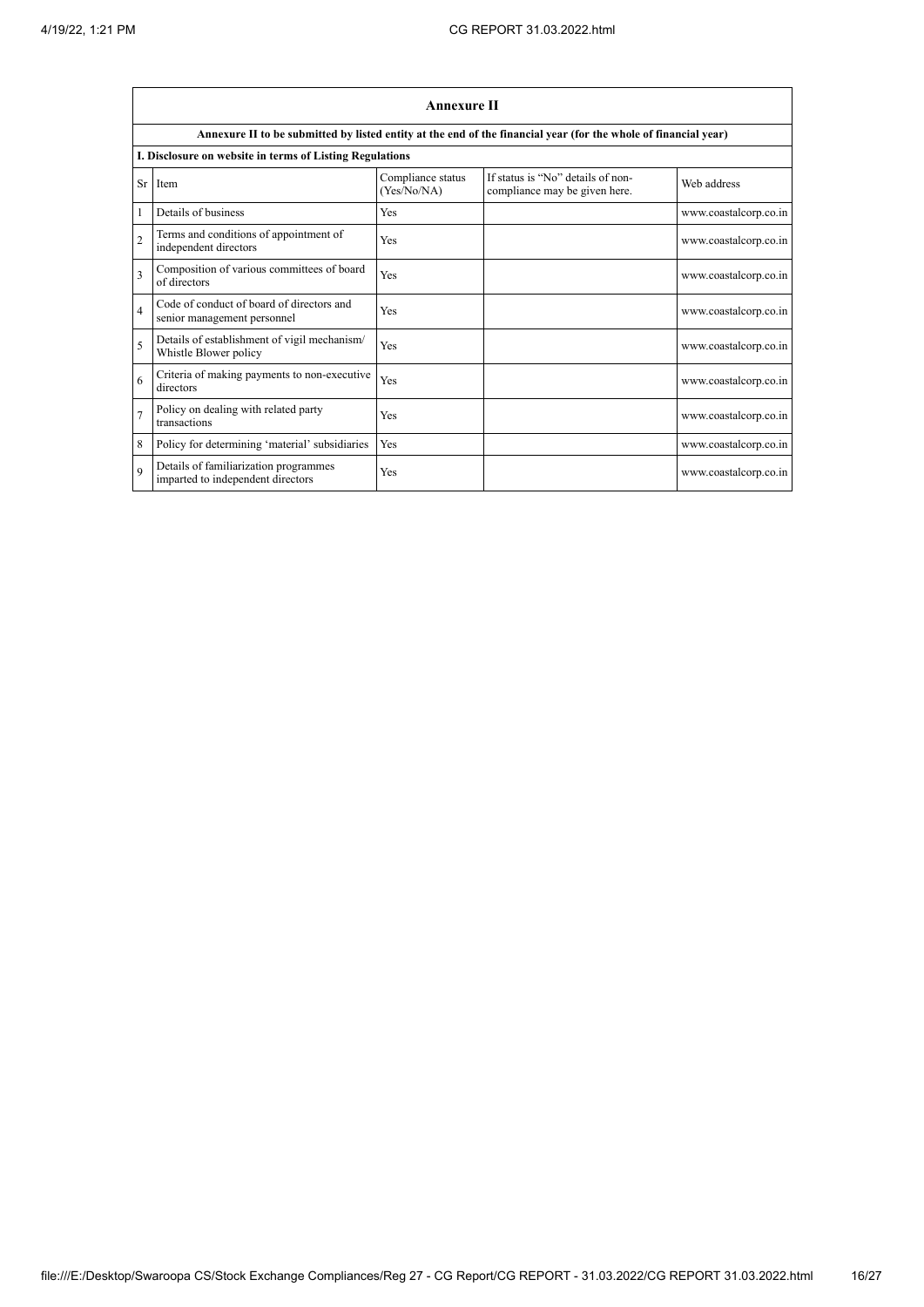|    | <b>Annexure II</b>                                                                                                                                                                           |                                     |                                                                      |                       |  |  |
|----|----------------------------------------------------------------------------------------------------------------------------------------------------------------------------------------------|-------------------------------------|----------------------------------------------------------------------|-----------------------|--|--|
|    | Annexure II to be submitted by listed entity at the end of the financial year (for the whole of financial year)                                                                              |                                     |                                                                      |                       |  |  |
|    | I. Disclosure on website in terms of Listing Regulations                                                                                                                                     |                                     |                                                                      |                       |  |  |
| Sr | Item                                                                                                                                                                                         | Compliance<br>status<br>(Yes/No/NA) | If status is "No" details<br>of non-compliance may<br>be given here. | Web address           |  |  |
| 10 | Contact information of the designated officials of the listed entity<br>who are responsible for assisting and handling investor grievances                                                   | Yes                                 |                                                                      | www.coastalcorp.co.in |  |  |
| 11 | email address for grievance redressal and other relevant details                                                                                                                             | Yes                                 |                                                                      | www.coastalcorp.co.in |  |  |
| 12 | Financial results                                                                                                                                                                            | Yes                                 |                                                                      | www.coastalcorp.co.in |  |  |
| 13 | Shareholding pattern                                                                                                                                                                         | Yes                                 |                                                                      | www.coastalcorp.co.in |  |  |
| 14 | Details of agreements entered into with the media companies and/or<br>their associates                                                                                                       | NA                                  |                                                                      |                       |  |  |
| 15 | Schedule of analyst or institutional investor meet and presentations<br>made by the listed entity to analysts or institutional investors<br>simultaneously with submission to stock exchange | Yes                                 |                                                                      | www.coastalcorp.co.in |  |  |
| 16 | New name and the old name of the listed entity                                                                                                                                               | Yes                                 |                                                                      | www.coastalcorp.co.in |  |  |
| 17 | Advertisements as per regulation 47 (1)                                                                                                                                                      | Yes                                 |                                                                      | www.coastalcorp.co.in |  |  |
| 18 | Credit rating or revision in credit rating obtained                                                                                                                                          | Yes                                 |                                                                      | www.coastalcorp.co.in |  |  |
| 19 | Separate audited financial statements of each subsidiary of the listed<br>entity in respect of a relevant financial year                                                                     | Yes                                 |                                                                      | www.coastalcorp.co.in |  |  |
| 20 | Whether company has provided information under separate section<br>on its website as per Regulation $46(2)$                                                                                  | Yes                                 |                                                                      | www.coastalcorp.co.in |  |  |
| 21 | Materiality Policy as per Regulation 30                                                                                                                                                      | Yes                                 |                                                                      | www.coastalcorp.co.in |  |  |
| 22 | Dividend Distribution policy as per Regulation 43A (as applicable)                                                                                                                           | Yes                                 |                                                                      | www.coastalcorp.co.in |  |  |
| 23 | It is certified that these contents on the website of the listed entity<br>are correct                                                                                                       | Yes                                 |                                                                      | www.coastalcorp.co.in |  |  |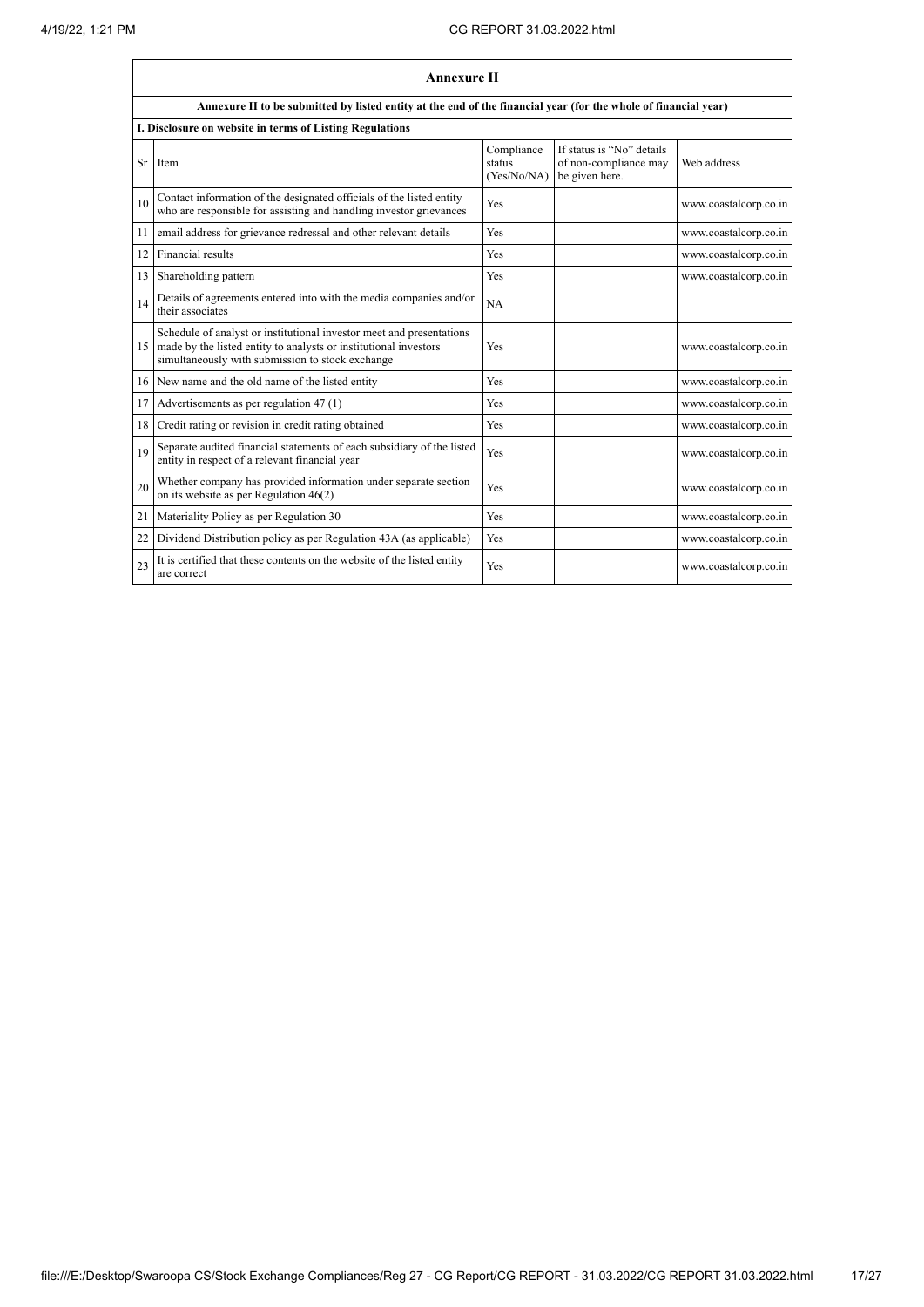|                | <b>Annexure II</b>                                                                                                   |                                   |                                     |                                                                    |  |
|----------------|----------------------------------------------------------------------------------------------------------------------|-----------------------------------|-------------------------------------|--------------------------------------------------------------------|--|
|                | <b>II. Annual Affirmations</b>                                                                                       |                                   |                                     |                                                                    |  |
| Sr             | Particulars                                                                                                          | Regulation<br>Number              | Compliance<br>status<br>(Yes/No/NA) | If status is "No" details of non-<br>compliance may be given here. |  |
| $\mathbf{1}$   | Independent director(s) have been appointed in terms of<br>specified criteria of 'independence' and/or 'eligibility' | 16(1)(b) &<br>25(6)               | Yes                                 |                                                                    |  |
| $\overline{2}$ | Board composition                                                                                                    | $17(1)$ ,<br>$17(1A)$ &<br>17(1B) | Yes                                 |                                                                    |  |
| 3              | Meeting of Board of directors                                                                                        | 17(2)                             | Yes                                 |                                                                    |  |
| $\overline{4}$ | Quorum of Board meeting                                                                                              | 17(2A)                            | Yes                                 |                                                                    |  |
| 5              | Review of Compliance Reports                                                                                         | 17(3)                             | Yes                                 |                                                                    |  |
| 6              | Plans for orderly succession for appointments                                                                        | 17(4)                             | <b>NA</b>                           |                                                                    |  |
| 7              | Code of Conduct                                                                                                      | 17(5)                             | Yes                                 |                                                                    |  |
| 8              | Fees/compensation                                                                                                    | 17(6)                             | NA                                  |                                                                    |  |
| 9              | Minimum Information                                                                                                  | 17(7)                             | Yes                                 |                                                                    |  |
| 10             | Compliance Certificate                                                                                               | 17(8)                             | Yes                                 |                                                                    |  |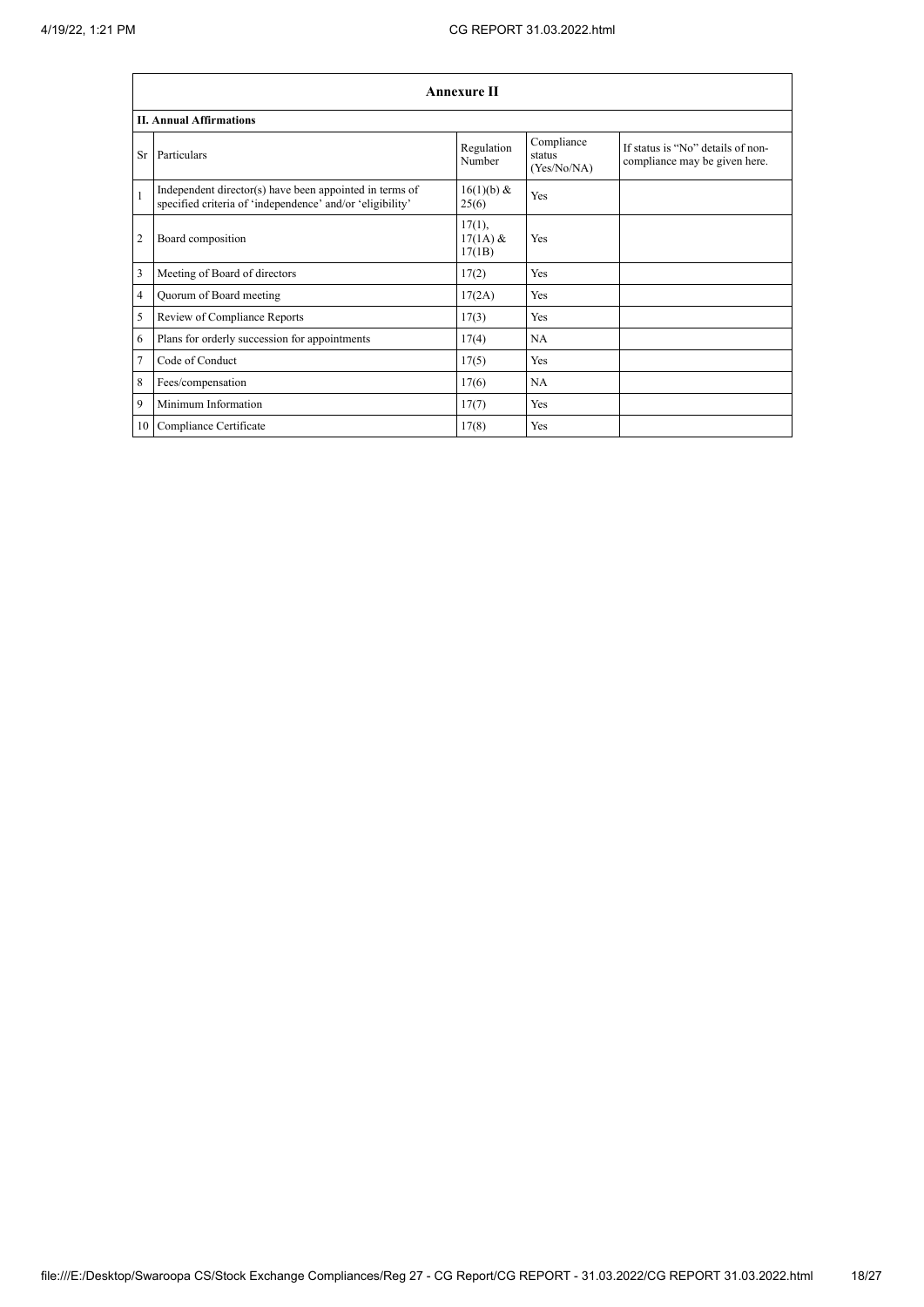|    | <b>Annexure II</b>                                         |                            |                                  |                                                                   |  |  |
|----|------------------------------------------------------------|----------------------------|----------------------------------|-------------------------------------------------------------------|--|--|
|    | <b>II. Annual Affirmations</b>                             |                            |                                  |                                                                   |  |  |
| Sr | Particulars                                                | Regulation<br>Number       | Compliance status<br>(Yes/No/NA) | If status is "No" details of non-compliance<br>may be given here. |  |  |
| 11 | Risk Assessment & Management                               | 17(9)                      | <b>Yes</b>                       |                                                                   |  |  |
| 12 | Performance Evaluation of Independent<br><b>Directors</b>  | 17(10)                     | <b>Yes</b>                       |                                                                   |  |  |
| 13 | Recommendation of Board                                    | 17(11)                     | Yes                              |                                                                   |  |  |
|    | 14 Maximum number of Directorships                         | 17A                        | Yes                              |                                                                   |  |  |
| 15 | Composition of Audit Committee                             | 18(1)                      | <b>Yes</b>                       |                                                                   |  |  |
|    | 16 Meeting of Audit Committee                              | 18(2)                      | Yes                              |                                                                   |  |  |
| 17 | Composition of nomination & remuneration<br>committee      | 19(1) & (2)                | Yes                              |                                                                   |  |  |
| 18 | Quorum of Nomination and Remuneration<br>Committee meeting | 19(2A)                     | Yes                              |                                                                   |  |  |
| 19 | Meeting of Nomination and Remuneration<br>Committee        | 19(3A)                     | Yes                              |                                                                   |  |  |
| 20 | Composition of Stakeholder Relationship<br>Committee       | $20(1), 20(2)$ &<br>20(2A) | Yes                              |                                                                   |  |  |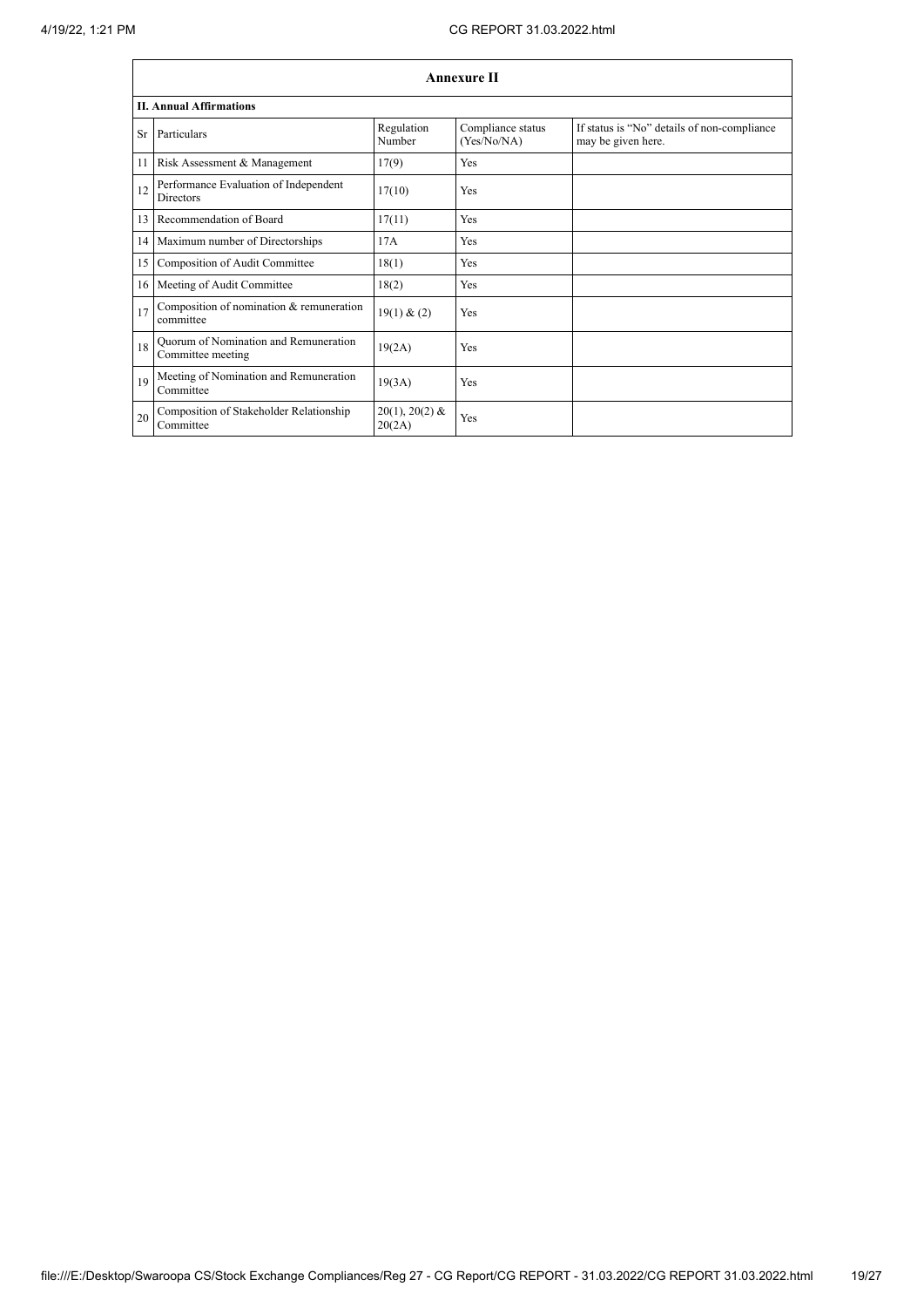|    | <b>Annexure II</b>                                                                     |                                                     |                                  |                                                                    |  |  |
|----|----------------------------------------------------------------------------------------|-----------------------------------------------------|----------------------------------|--------------------------------------------------------------------|--|--|
|    | <b>II. Annual Affirmations</b>                                                         |                                                     |                                  |                                                                    |  |  |
| Sr | Particulars                                                                            | Regulation<br>Number                                | Compliance status<br>(Yes/No/NA) | If status is "No" details of non-<br>compliance may be given here. |  |  |
| 21 | Meeting of Stakeholders Relationship Committee                                         | 20(3A)                                              | Yes                              |                                                                    |  |  |
| 22 | Composition and role of risk management<br>committee                                   | 21(1), (2), (3), (4)                                | NA                               |                                                                    |  |  |
| 23 | Meeting of Risk Management Committee                                                   | 21(3A)                                              | <b>NA</b>                        |                                                                    |  |  |
| 24 | Vigil Mechanism                                                                        | 22                                                  | Yes                              |                                                                    |  |  |
| 25 | Policy for related party Transaction                                                   | $23(1)$ , $(1A)$ , $(5)$ ,<br>$(6)$ , $(7)$ & $(8)$ | Yes                              |                                                                    |  |  |
| 26 | Prior or Omnibus approval of Audit Committee for<br>all related party transactions     | 23(2), (3)                                          | Yes                              |                                                                    |  |  |
| 27 | Approval for material related party transactions                                       | 23(4)                                               | <b>NA</b>                        |                                                                    |  |  |
| 28 | Disclosure of related party transactions on<br>consolidated basis                      | 23(9)                                               | Yes                              |                                                                    |  |  |
| 29 | Composition of Board of Directors of unlisted<br>material Subsidiary                   | 24(1)                                               | <b>NA</b>                        |                                                                    |  |  |
| 30 | Other Corporate Governance requirements with<br>respect to subsidiary of listed entity | 24(2), (3), (4), (5)<br>&(6)                        | Yes                              |                                                                    |  |  |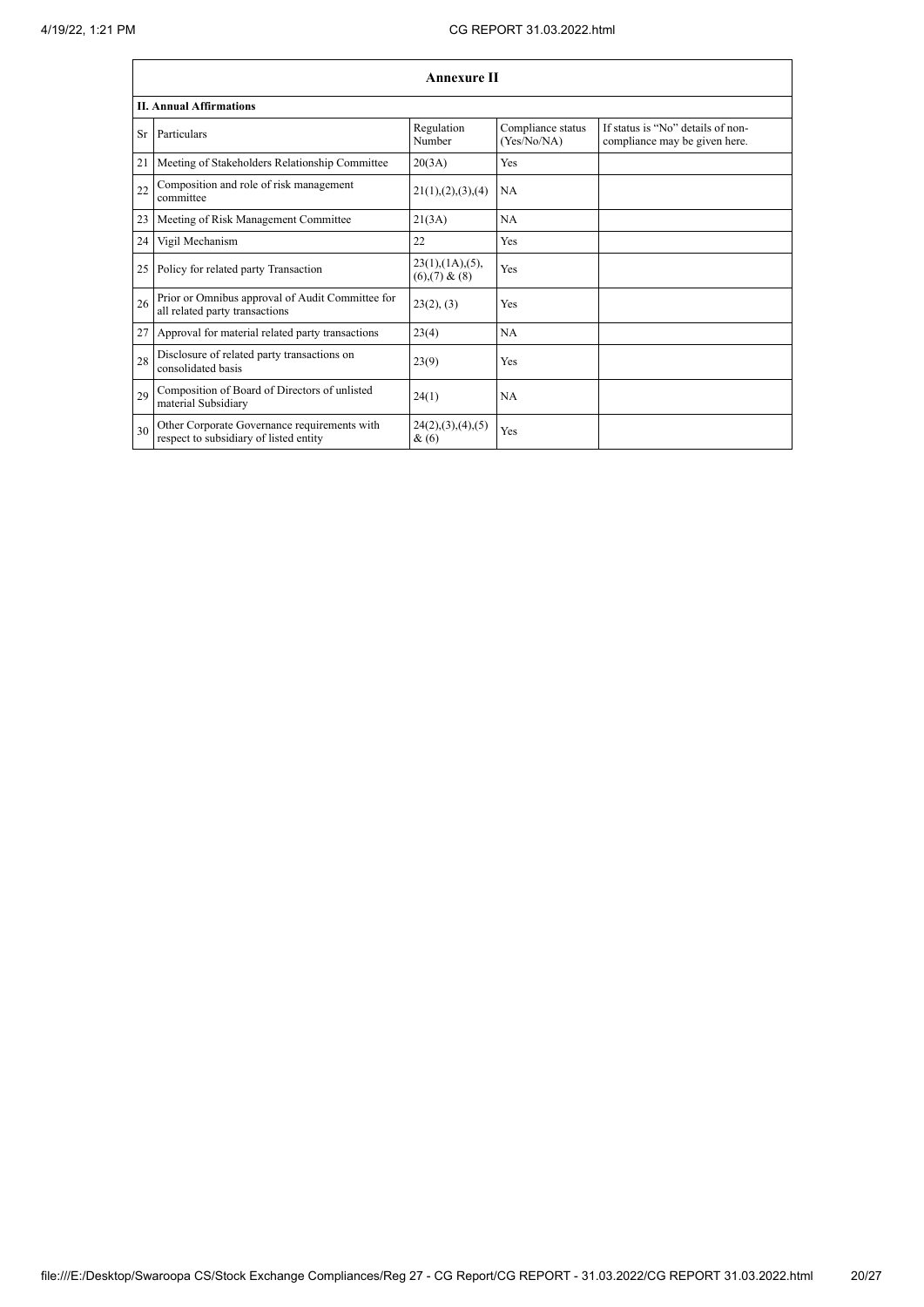|     | <b>Annexure II</b>                                                                                                   |                      |                                     |                                                                    |  |
|-----|----------------------------------------------------------------------------------------------------------------------|----------------------|-------------------------------------|--------------------------------------------------------------------|--|
|     | <b>II. Annual Affirmations</b>                                                                                       |                      |                                     |                                                                    |  |
| Sr. | Particulars                                                                                                          | Regulation<br>Number | Compliance<br>status<br>(Yes/No/NA) | If status is "No" details of non-<br>compliance may be given here. |  |
| 31  | Annual Secretarial Compliance Report                                                                                 | 24(A)                | <b>Yes</b>                          |                                                                    |  |
| 32  | Alternate Director to Independent Director                                                                           | 25(1)                | <b>NA</b>                           |                                                                    |  |
| 33  | Maximum Tenure                                                                                                       | 25(2)                | Yes                                 |                                                                    |  |
| 34  | Meeting of independent directors                                                                                     | $25(3)$ &<br>(4)     | Yes                                 |                                                                    |  |
| 35  | Familiarization of independent directors                                                                             | 25(7)                | Yes                                 |                                                                    |  |
| 36  | Declaration from Independent Director                                                                                | $25(8)$ &<br>(9)     | Yes                                 |                                                                    |  |
| 37  | D & O Insurance for Independent Directors                                                                            | 25(10)               | NA                                  |                                                                    |  |
| 38  | Memberships in Committees                                                                                            | 26(1)                | Yes                                 |                                                                    |  |
| 39  | Affirmation with compliance to code of conduct from members of<br>Board of Directors and Senior management personnel | 26(3)                | Yes                                 |                                                                    |  |
| 40  | Disclosure of Shareholding by Non-Executive Directors                                                                | 26(4)                | Yes                                 |                                                                    |  |
| 41  | Policy with respect to Obligations of directors and senior<br>management                                             | $26(2)$ &<br>26(5)   | Yes                                 |                                                                    |  |
|     | Any other information to be provided - Add Notes                                                                     |                      |                                     |                                                                    |  |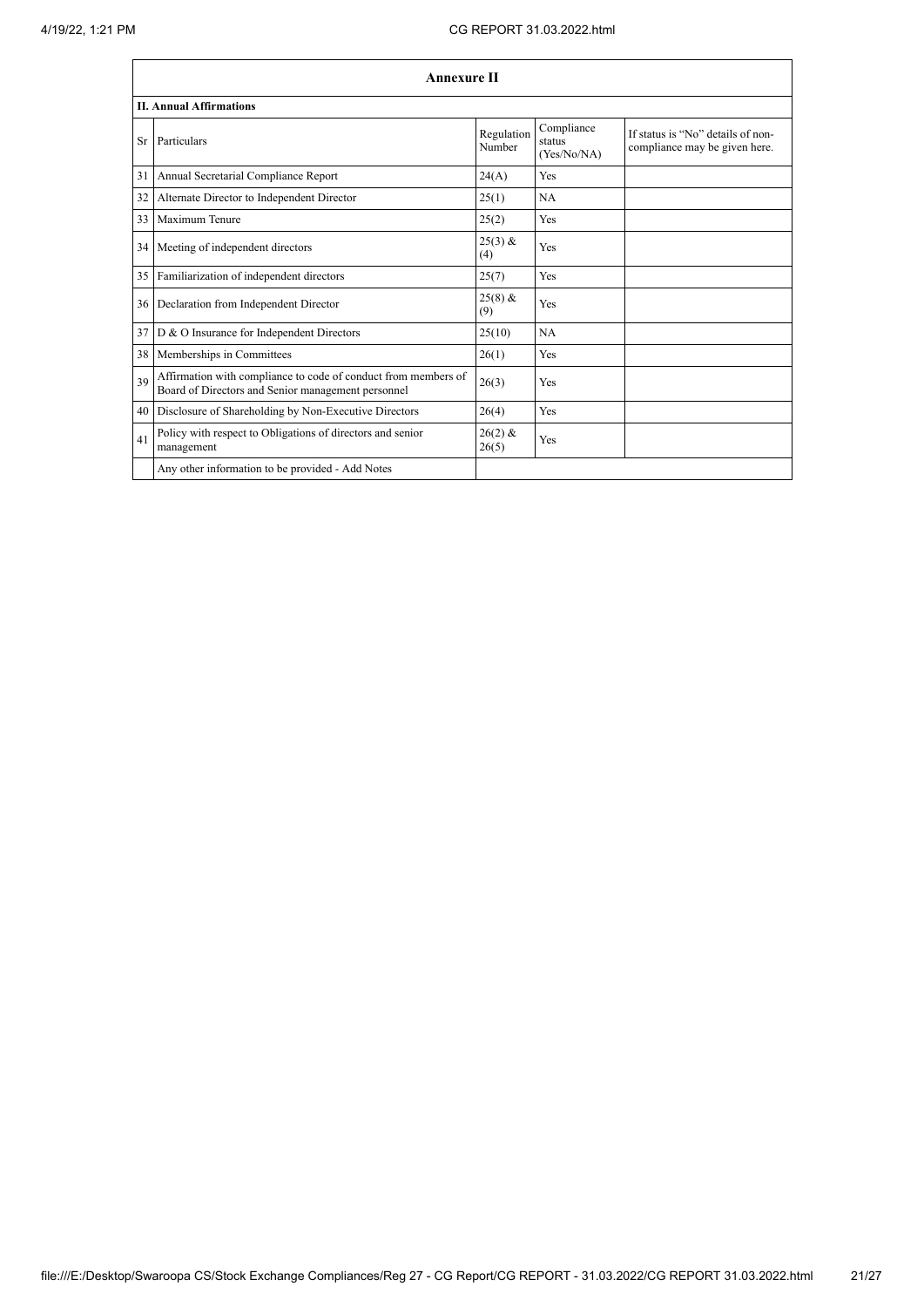|                   | <b>Annexure II</b>  |
|-------------------|---------------------|
| Name of signatory | G.V.V.SATYANARAYANA |
| Designation       | Director            |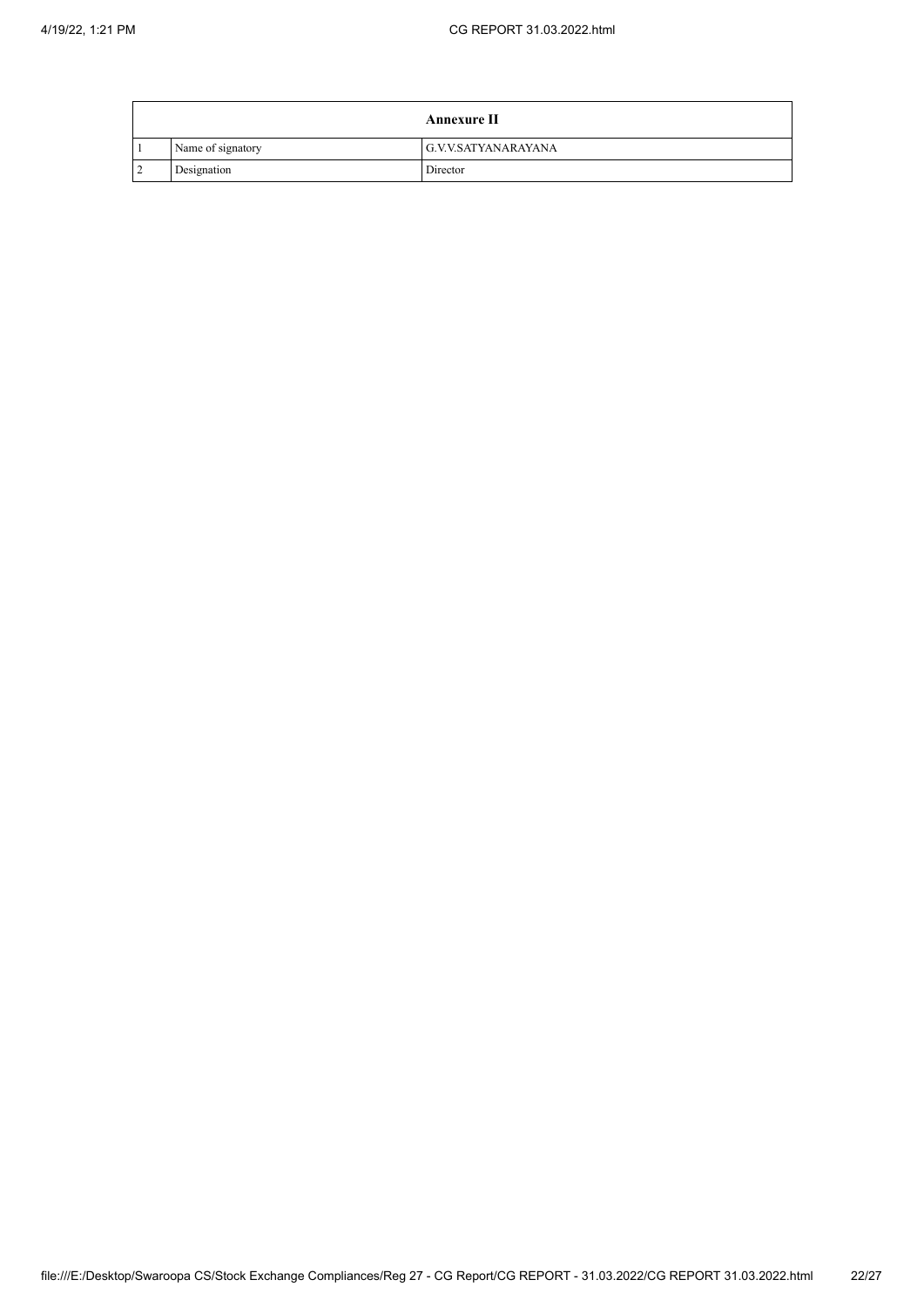| <b>Annexure II</b>                                                                                                                                                    |                                         |  |  |  |  |
|-----------------------------------------------------------------------------------------------------------------------------------------------------------------------|-----------------------------------------|--|--|--|--|
| <b>III.</b> Affirmations                                                                                                                                              |                                         |  |  |  |  |
| <b>Sr</b> Particulars                                                                                                                                                 | <b>Compliance status</b><br>(Yes/No/NA) |  |  |  |  |
| The Listed Entity has approved Material Subsidiary Policy and the Corporate Governance requirements with<br>respect to subsidiary of Listed Entity have been complied | NA                                      |  |  |  |  |
| Any other information to be provided                                                                                                                                  |                                         |  |  |  |  |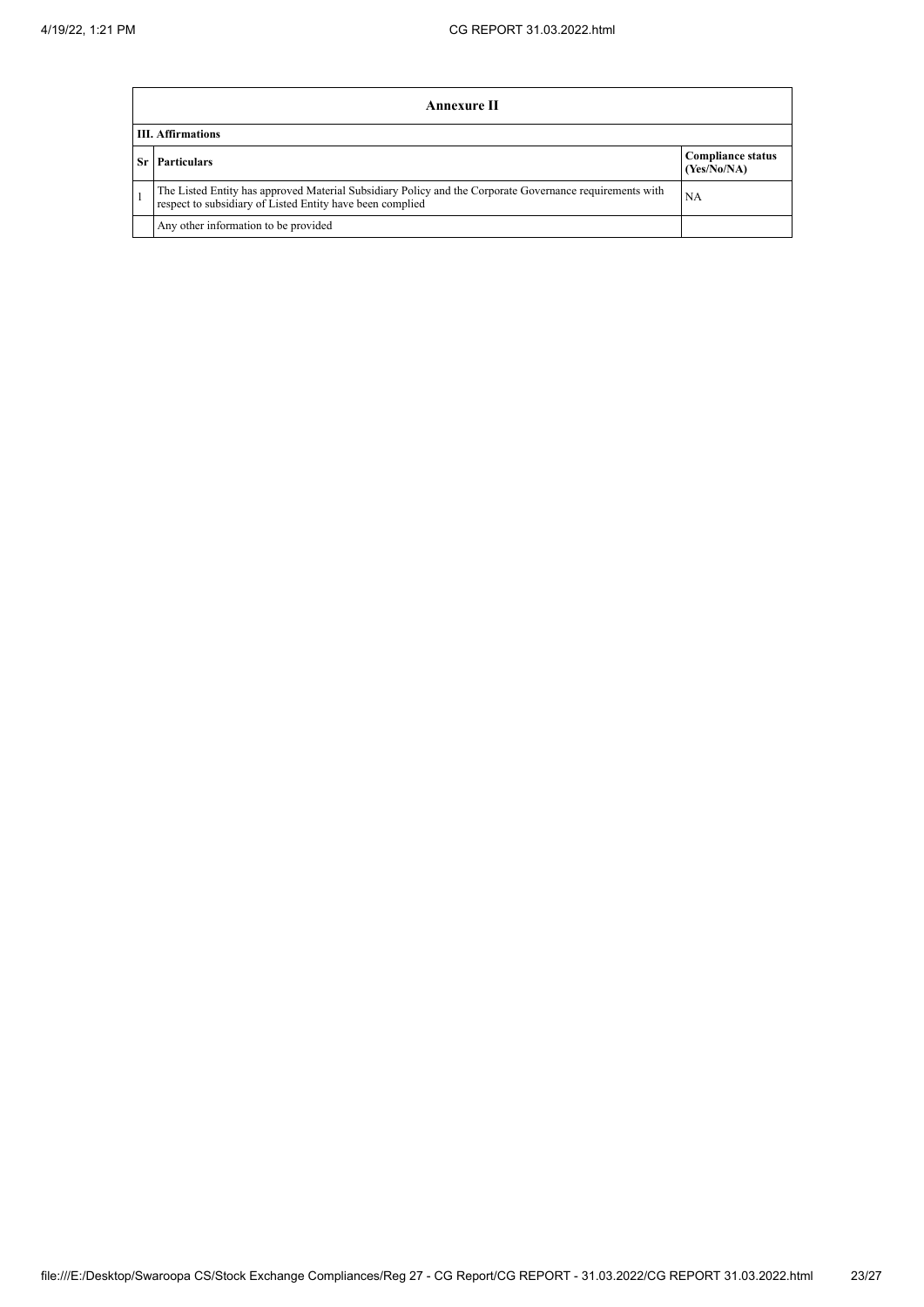|                   | <b>Annexure II</b>  |
|-------------------|---------------------|
| Name of signatory | G.V.V.SATYANARAYANA |
| Designation       | Director            |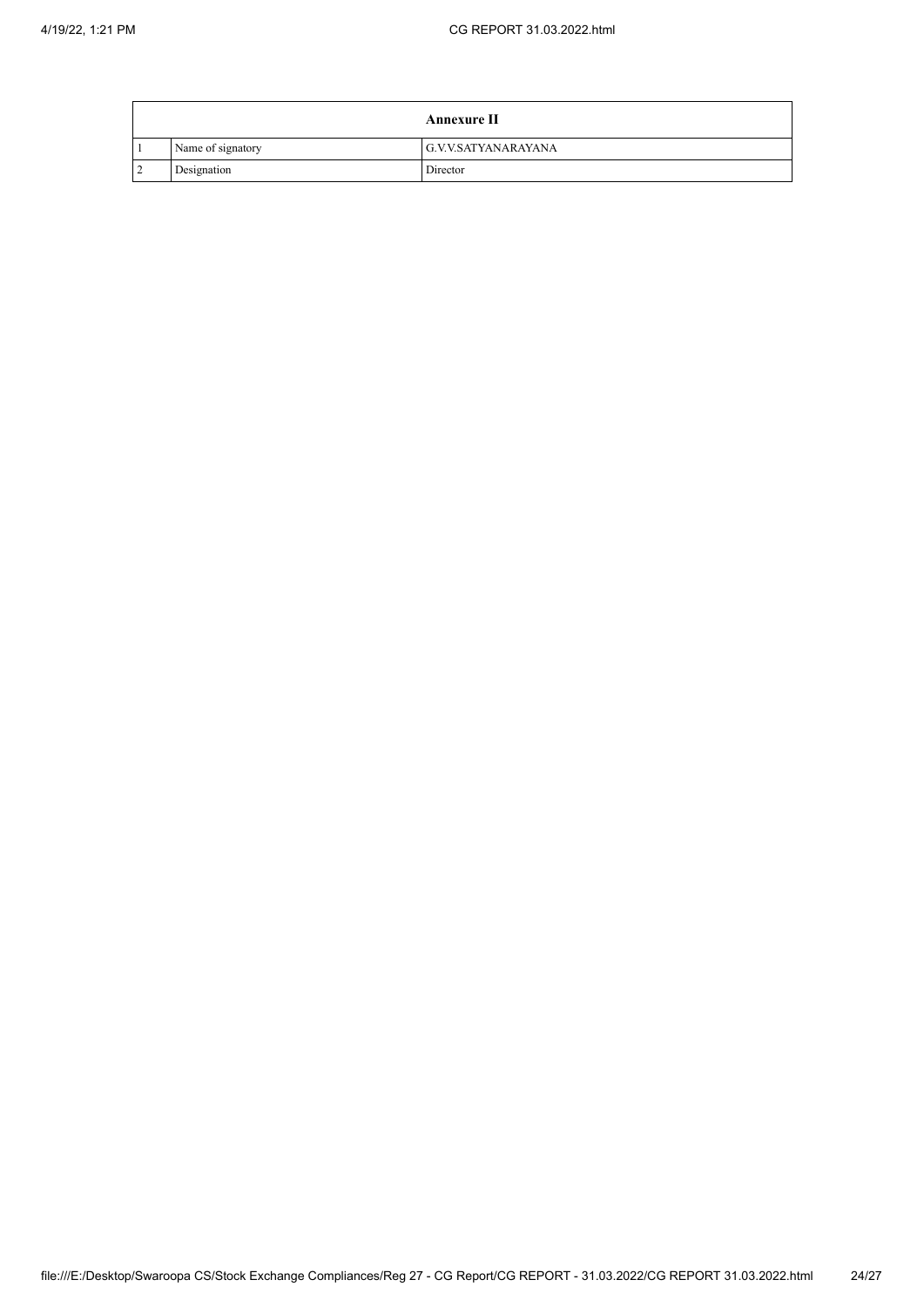| <b>Additional Half yearly Disclosure</b>                                                                                                                                                                                                                                                                                                                                                                                                |                                                |                                                                       |                                                                                                 |  |
|-----------------------------------------------------------------------------------------------------------------------------------------------------------------------------------------------------------------------------------------------------------------------------------------------------------------------------------------------------------------------------------------------------------------------------------------|------------------------------------------------|-----------------------------------------------------------------------|-------------------------------------------------------------------------------------------------|--|
| Applicability of disclosure                                                                                                                                                                                                                                                                                                                                                                                                             | Applicable                                     |                                                                       |                                                                                                 |  |
| Reason for Non Applicability                                                                                                                                                                                                                                                                                                                                                                                                            | Textual Information(1)                         |                                                                       |                                                                                                 |  |
| I. Disclosure of Loans/ guarantees/comfort letters /securities etc.refer note below                                                                                                                                                                                                                                                                                                                                                     |                                                |                                                                       |                                                                                                 |  |
| (A) Any loan or any other form of debt advanced by the listed entity directly or indirectly to                                                                                                                                                                                                                                                                                                                                          |                                                |                                                                       |                                                                                                 |  |
| Entity                                                                                                                                                                                                                                                                                                                                                                                                                                  | Aggregate amount advanced during six<br>months | Balance<br>outstanding<br>at the end of<br>six months                 |                                                                                                 |  |
| Promoter or any other entity controlled by them                                                                                                                                                                                                                                                                                                                                                                                         | $\bf{0}$                                       | $\mathbf{0}$                                                          |                                                                                                 |  |
| Promoter Group or any other entity controlled by them                                                                                                                                                                                                                                                                                                                                                                                   | $\mathbf{0}$                                   | 15062000                                                              |                                                                                                 |  |
| Directors (including relatives) or any other entity controlled<br>by them                                                                                                                                                                                                                                                                                                                                                               | 47159699                                       | 112401360                                                             |                                                                                                 |  |
| KMPs or any other entity controlled by them                                                                                                                                                                                                                                                                                                                                                                                             | $\mathbf{0}$                                   | $\boldsymbol{0}$                                                      |                                                                                                 |  |
| (B) Any guarantee / comfort letter (by whatever name called) provided by the listed entity directly or<br>indirectly, in connection with any loan(s) or any other form of debt availed By<br>Entity                                                                                                                                                                                                                                     | Type (guarantee, comfort letter etc.)          | Aggregate<br>amount of<br>issuance<br>during six<br>months            | Balance<br>outstanding at the<br>end of six<br>months(taking into<br>account any<br>invocation) |  |
| Promoter or any other entity controlled by them                                                                                                                                                                                                                                                                                                                                                                                         | $\mathbf{0}$                                   | $\theta$                                                              | $\mathbf{0}$                                                                                    |  |
| Promoter Group or any other entity controlled by them                                                                                                                                                                                                                                                                                                                                                                                   | $\mathbf{0}$                                   | $\mathbf{0}$                                                          | $\mathbf{0}$                                                                                    |  |
| Directors (including relatives) or any other entity controlled<br>by them                                                                                                                                                                                                                                                                                                                                                               | $\theta$                                       | $\mathbf{0}$                                                          | $\mathbf{0}$                                                                                    |  |
| KMPs or any other entity controlled by them                                                                                                                                                                                                                                                                                                                                                                                             | $\mathbf{0}$                                   | $\mathbf{0}$                                                          | $\overline{0}$                                                                                  |  |
| (C) Any security provided by the listed entity directly or indirectly, in connection with any loan(s) or any<br>other form of debt availed by<br>Entity                                                                                                                                                                                                                                                                                 | Type of security (cash, shares etc.)           | Aggregate<br>value of<br>security<br>provided<br>during six<br>months | Balance<br>outstanding at the<br>end of six months                                              |  |
| Promoter or any other entity controlled by them                                                                                                                                                                                                                                                                                                                                                                                         | $\mathbf{0}$                                   | $\mathbf{0}$                                                          | $\mathbf{0}$                                                                                    |  |
| Promoter Group or any other entity controlled by them                                                                                                                                                                                                                                                                                                                                                                                   | $\mathbf{0}$                                   | $\bf{0}$                                                              | $\mathbf{0}$                                                                                    |  |
| Directors (including relatives) or any other entity controlled<br>by them                                                                                                                                                                                                                                                                                                                                                               | 0                                              | $\bf{0}$                                                              | $\theta$                                                                                        |  |
| KMPs or any other entity controlled by them                                                                                                                                                                                                                                                                                                                                                                                             | $\bf{0}$                                       | $\boldsymbol{0}$                                                      | $\overline{0}$                                                                                  |  |
| (D) Additional Information                                                                                                                                                                                                                                                                                                                                                                                                              |                                                |                                                                       | Textual<br>Information $(2)$                                                                    |  |
| <b>II. Affirmations</b>                                                                                                                                                                                                                                                                                                                                                                                                                 |                                                |                                                                       |                                                                                                 |  |
| Affirmations                                                                                                                                                                                                                                                                                                                                                                                                                            |                                                | Compliance<br>Status                                                  | Company Remarks                                                                                 |  |
| All loans (or other form of debt), guarantees, comfort letters (by whatever name called) or securities<br>in connection with any loan(s) (or other form of debt) given directly or indirectly by the listed entity<br>to promoter(s), promoter group, director(s) (including their relatives), key managerial personnel<br>(including their relatives) or any entity controlled by them are in the economic interest of the<br>company. |                                                | Yes                                                                   | Textual<br>Information $(3)$                                                                    |  |
| Name                                                                                                                                                                                                                                                                                                                                                                                                                                    | G.V.V.SATYANARAYANA                            |                                                                       |                                                                                                 |  |
| Designation                                                                                                                                                                                                                                                                                                                                                                                                                             | CFO                                            |                                                                       |                                                                                                 |  |
| Place                                                                                                                                                                                                                                                                                                                                                                                                                                   | VISAKHAPATNAM                                  |                                                                       |                                                                                                 |  |
|                                                                                                                                                                                                                                                                                                                                                                                                                                         |                                                |                                                                       |                                                                                                 |  |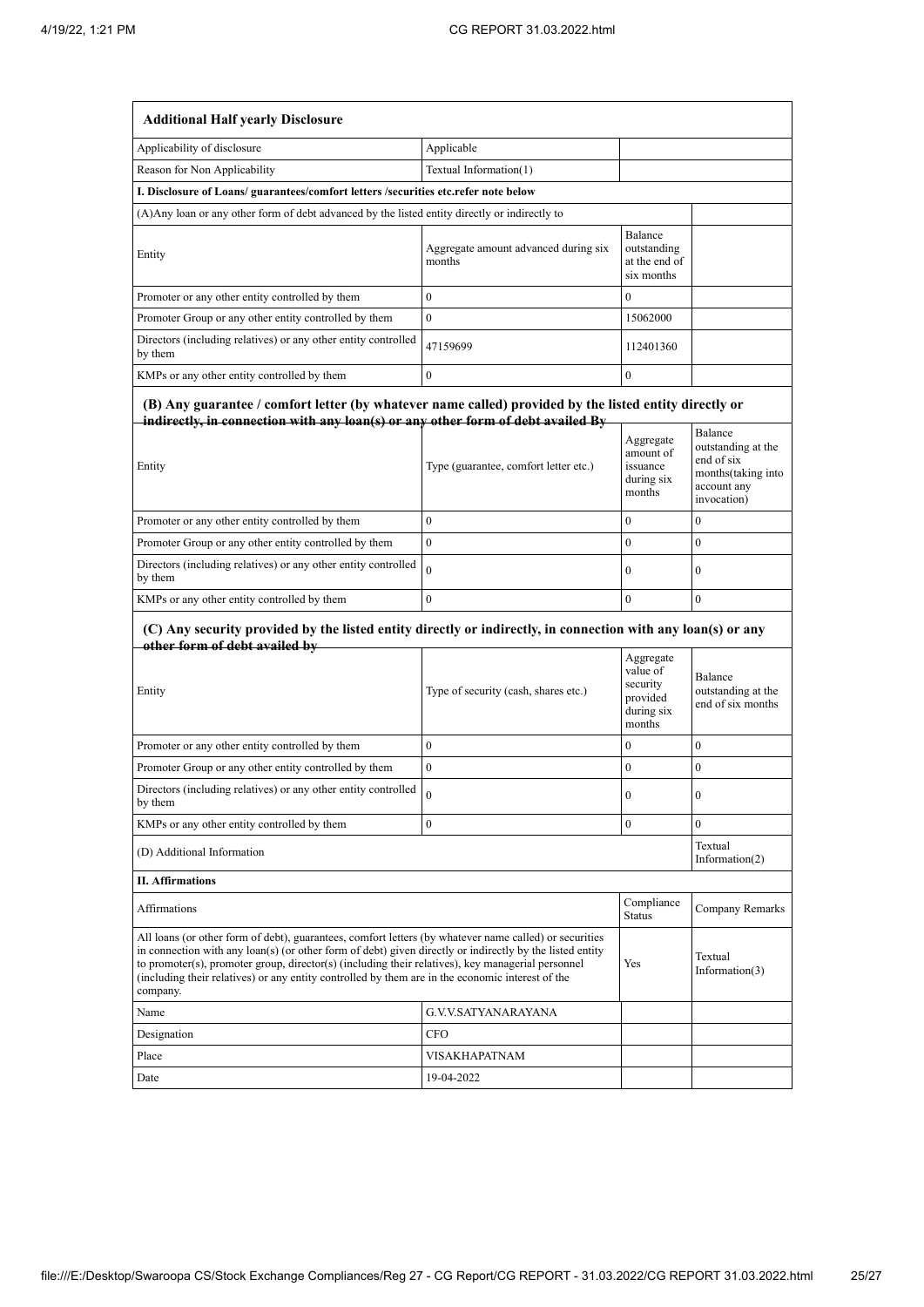| <b>Signatory Details</b> |                      |  |
|--------------------------|----------------------|--|
| Name of signatory        | G.V.V.SATYANARAYANA  |  |
| Designation of person    | Director             |  |
| Place                    | <b>VISAKHAPATNAM</b> |  |
| Date                     | 19-04-2022           |  |